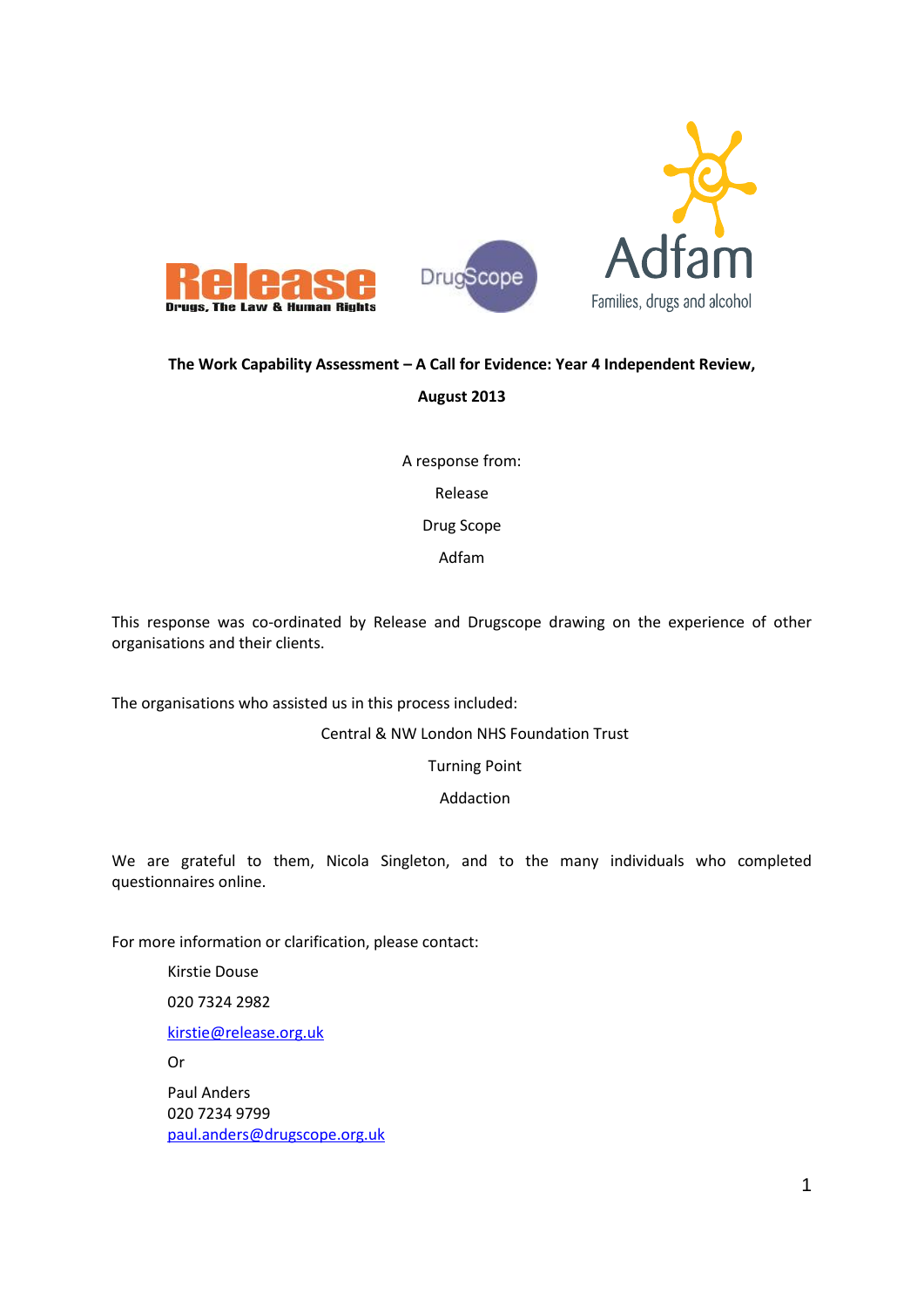The organisations involved in this submission have been part of an on-going coalition that has fed into the previous reviews undertaken by Professor Harrington, specifically addressing the issues faced by those who use drugs and/or alcohol problematically. There are an estimated 400,000 problem drug users (PDUs) across the UK and about 80% of those entering treatment are unemployed.

Previous reviews have made recommendations that address some of the issues raised in our submissions and we have been very supportive of these. In particular, the need for improved communication between DWP and claimants and the requirement that Atos assessors be provided with greater training in relation to claimants who present with alcohol and/or drug problems and for the sector to have the opportunity to feed into this. Unfortunately, having consulted with clients through this process, and from our own experiences in delivering services, we are disappointed to find that claimants have predominantly found either no change to the system, or that in fact it has become worse. Therefore much of the evidence provided in our two earlier responses remains relevant<sup>1</sup>.

We welcome the fact that Dr Litchfield is looking into the impact of past changes in the current review as well as exploring some new areas. In recognition of the need to provide robust evidence to inform this response, we have gathered new evidence on the experiences from the perspectives of staff providing services and support for people with drug problems as well as the individuals themselves and their carers through on-line surveys. Although such a sample is self-selecting we have sought to get input from a range of different organisations and areas to improve representation. In addition we have collated evidence of the outcomes of appeals in which Release has been involved. The consistency within the responses suggests that the experiences identified are widespread.

We have organised our evidence below under the "questions for people responding on behalf of a charity, advocacy group, representative body or other organisation" in the call for evidence. Under each question we first provide a summary of the main findings, followed by more detailed evidence.

<sup>1</sup> These are available at: http://www.ukdpc.org.uk/wp-content/uploads/Evidence%20review%20- %20Work%20Capability%20Assessment\_%20issues%20encountered%20by%20people%20with%20drug%20pr oblems.pdf and http://www.release.org.uk/sites/release.org.uk/files/pdf/publications/Release%20submission.pdf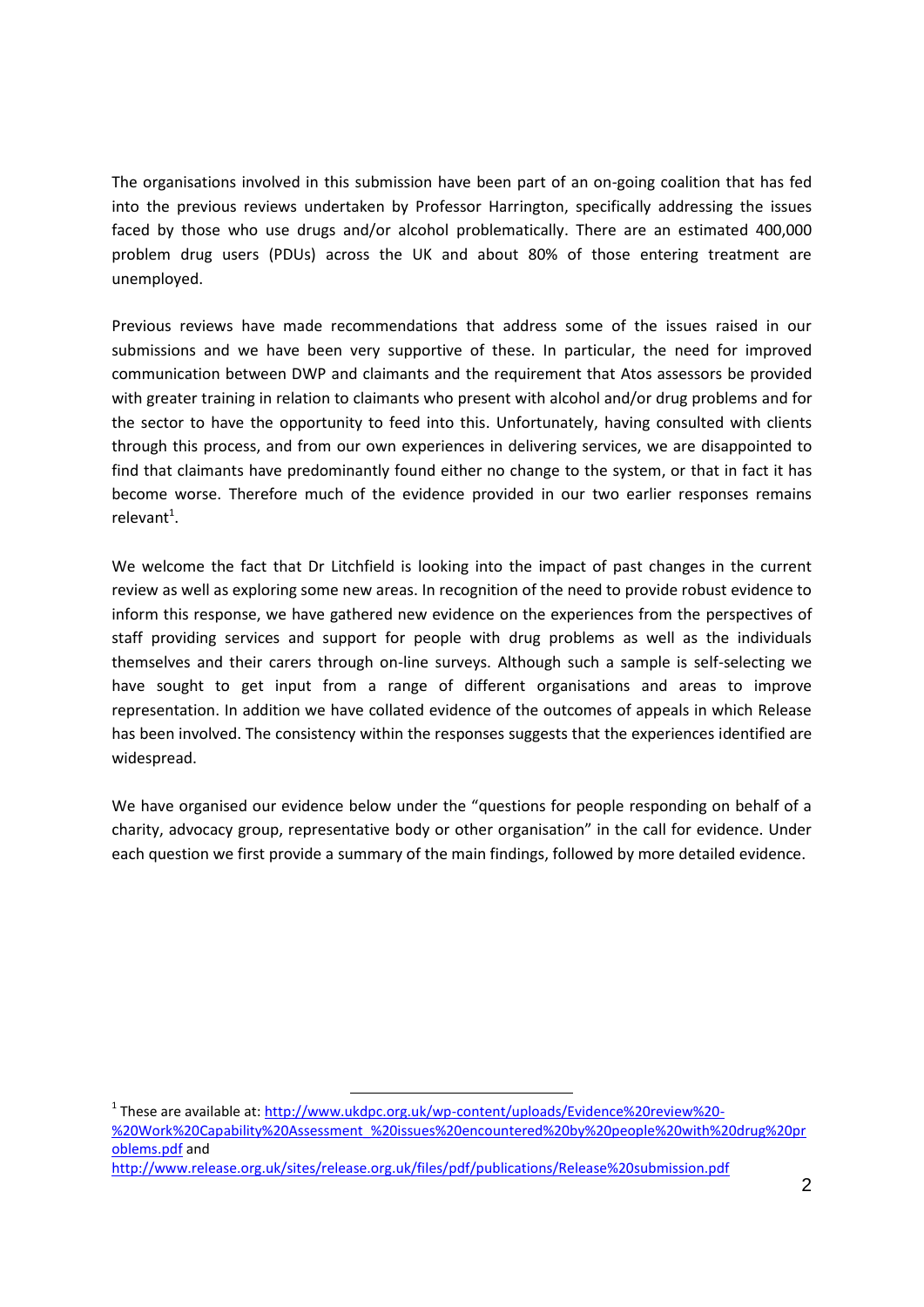**Question 1: The WCA seeks to identify and differentiate between claimants whose condition(s) means they are:**

**a) unable to undertake any form of work related activity (Support Group);**

**b) currently unable to work due to illness or disability (Work Related Activity Group); and**

**c) fit for work. What evidence and examples can you provide as to the effectiveness of the WCA in doing this?**

**In your opinion, what are the strengths and weaknesses of the WCA identification process?**

Key findings: For people with substance misuse problems, the WCA is poor at identifying the group into which claimants should be placed. This view is supported by the growing number of appeals and the high proportion of these that are successful. The assessments made seem inconsistent and difficult to understand: it is often unclear on what basis decisions are made. As mentioned in previous submissions, there is too much emphasis on the single face-to-face assessment which is poor at identifying the problems faced by our client group, and too little attention to supporting evidence.

In our survey of staff working with this group there was particular concern about the fit for work category (overall 75% saying this group were assessed inaccurately, including 36% very inaccurately) and the Work Related Activity Group (63% felt this was assessed inaccurately, including 16% very inaccurately), while just under half (49%) felt the Support Group was assessed inaccurately.

The original rationale for Employment and Support Allowance, including the assessment process, was that individuals should be helped to move nearer to the labour market and to obtain work to the extent to which they are able as soon as possible. This principle is widely supported. Paradoxically, however, because of the stress and effort expended by claimants and support providers on the assessment process and appeals, it hampers efforts to help those with substance misuse problems recover and move into work, with the support element lost.

### Examples/evidence:

Release provides advice, assistance and representation in relation to benefit reviews and appeals. It is our experience that the WCA is ineffective at appropriately identifying the capability of claimants accurately and consistently.

Of the 34 reviews and appeals which we have been instructed in since January 2013, and have reached conclusion prior to the submission of this response, all have been decided favourably either by way of revision or by a tribunal panel.

Analysis of the outcomes reveals the following: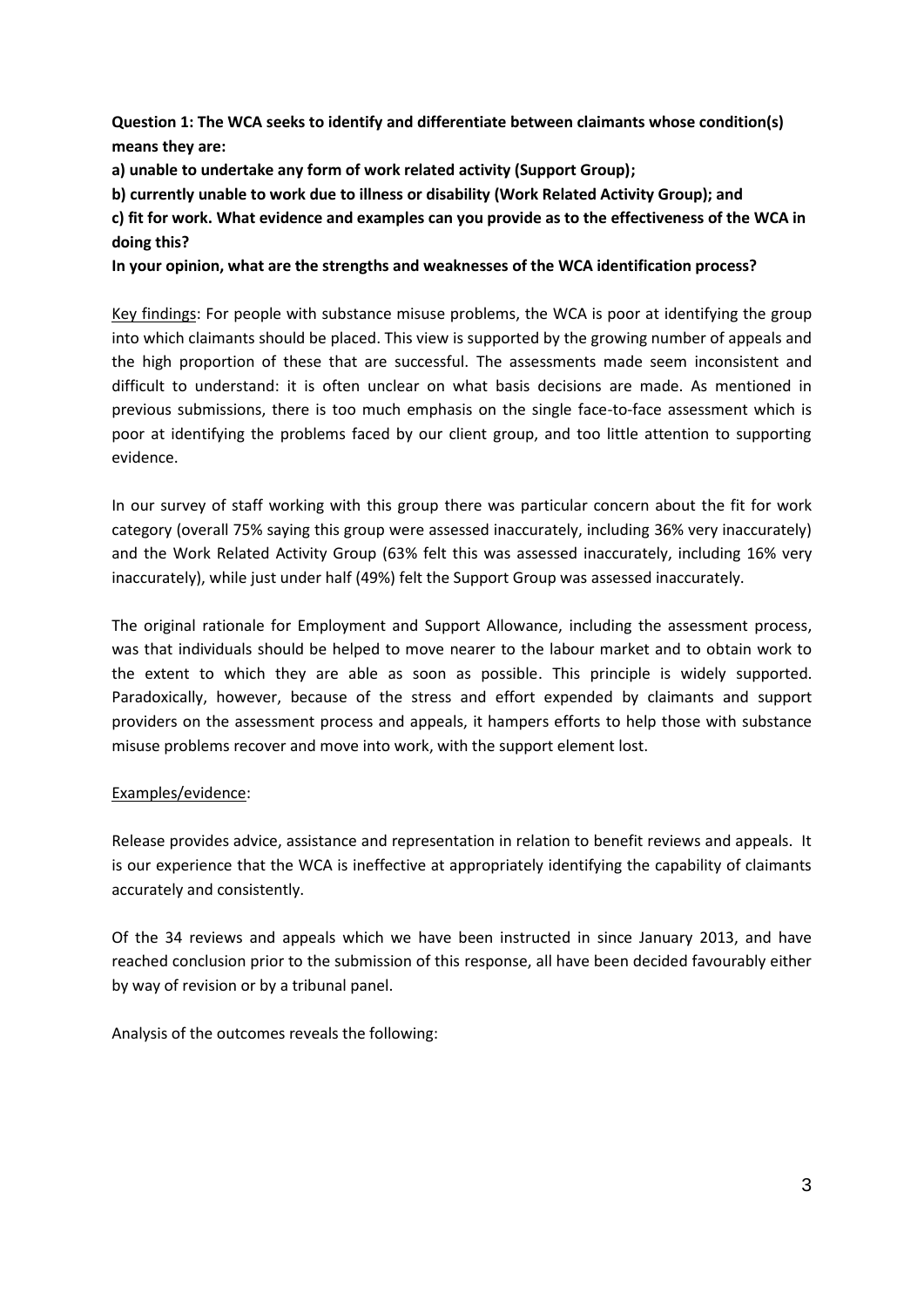

Although it is evident that the majority of the tribunal decisions are that appellants are not capable of work, it is worth noting that almost a third of cases result in a revision or decision that declares the claimant to be neither capable of work or work-related activity. Only one of these cases involved a claimant who had been awarded ESA in the WRAG group but was appealing because he believed he was entitled to the support component. All other instances were cases in which ESA had been refused altogether. This is clear evidence that the original decision was far removed from the reality of the situation.

Furthermore, in all but 5 cases the claimant had been awarded 0 points following assessment. It is obvious from this information that insufficient care and attention is paid at the assessment, initial decision and revision stage, when the outcomes are so different at tribunal. Frequently panels stop considering the case once they are of the opinion that an appellant has reached the required 15 points under the schedule 2 descriptors, however Release has represented in many cases where all relevant descriptors and points are considered and so in excess of 15 points has been attributed. In the period analysed there was even once person who attained 27 points (nearly double the necessary number) despite being awarded 0 initially.

In relation to claimants with drug and alcohol issues, it is telling that over a third of all outcomes are decided based on Regulation 29(b) and Regulation 35(b). In Release's experience this is because it can be difficult for our clients' issues to fit neatly into the specified descriptors, but there is overwhelmingly a risk to their health and treatment plans if forced to return to work.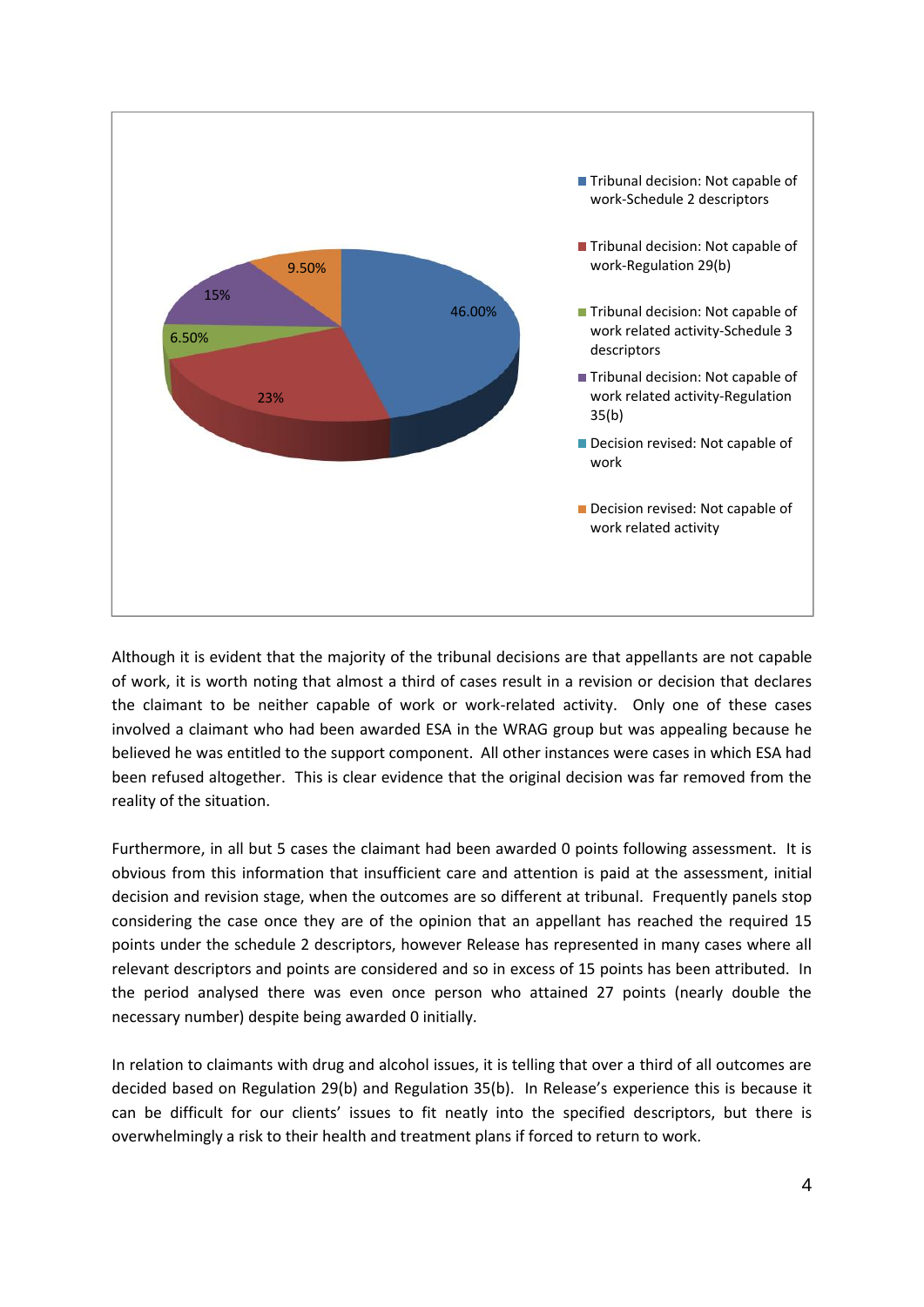## **Question 2: A number of changes have been made to the WCA since its introduction in 2008. Do you think these changes have made a difference to the effectiveness of the identification process and, if so, how?**

Responses to earlier WCA reviews have addressed this to some extent. However, it is difficult to disentangle the impact of different changes. Therefore some of the recommendations in the following section may relate to changes made or recommended in earlier reviews, and in some cases, prior to the independent review process that started in 2010.

### **Question 3. There have been three Independent Reviews of the WCA since 2010. Do you have evidence that the WCA as a whole has changed as a result of the reviews? If so, please detail**

### Key findings:

While some changes to procedures have occurred, these changes have had little or no impact on the experience of people with substance misuse problems undergoing an assessment. There remains confusion over the process and the implications of decisions among both individual claimants and staff in treatment and support services who are working with them. A particular source of frustration is that additional evidence supplied at the point of claim appears to be ignored; additional information that is costly to provide. The time and resources spent on appeals is also burdensome on individuals, support and advice providers and, of course, there is a significant cost incurred by the Exchequer. The system is cumbersome and inefficient.

### Examples/evidence:

In our survey of staff providing support services for people with substance misuse problems:

- 62% disagreed (including 20% who strongly disagreed) with the statement that support offered to customers with substance use problems during the course of their ESA application has generally improved; only 17% agreed.
- 65% disagreed (including 19% strongly) that customers with substance use problems feel better informed about what to expect and what their responsibilities are; only 11% agreed.
- 65% disagreed (including 20% strongly) that claimants with substance use problems better understand the impact that an ESA decision will have on their financial and back to work support, while only 20% agreed.
- 63% disagreed (including 20% strongly) that customers who need to go straight into the support group are being directed there more effectively (including under the 'special rules'). Only 2% agreed with this statement, while 23% neither agreed nor disagreed, more than for the other questions.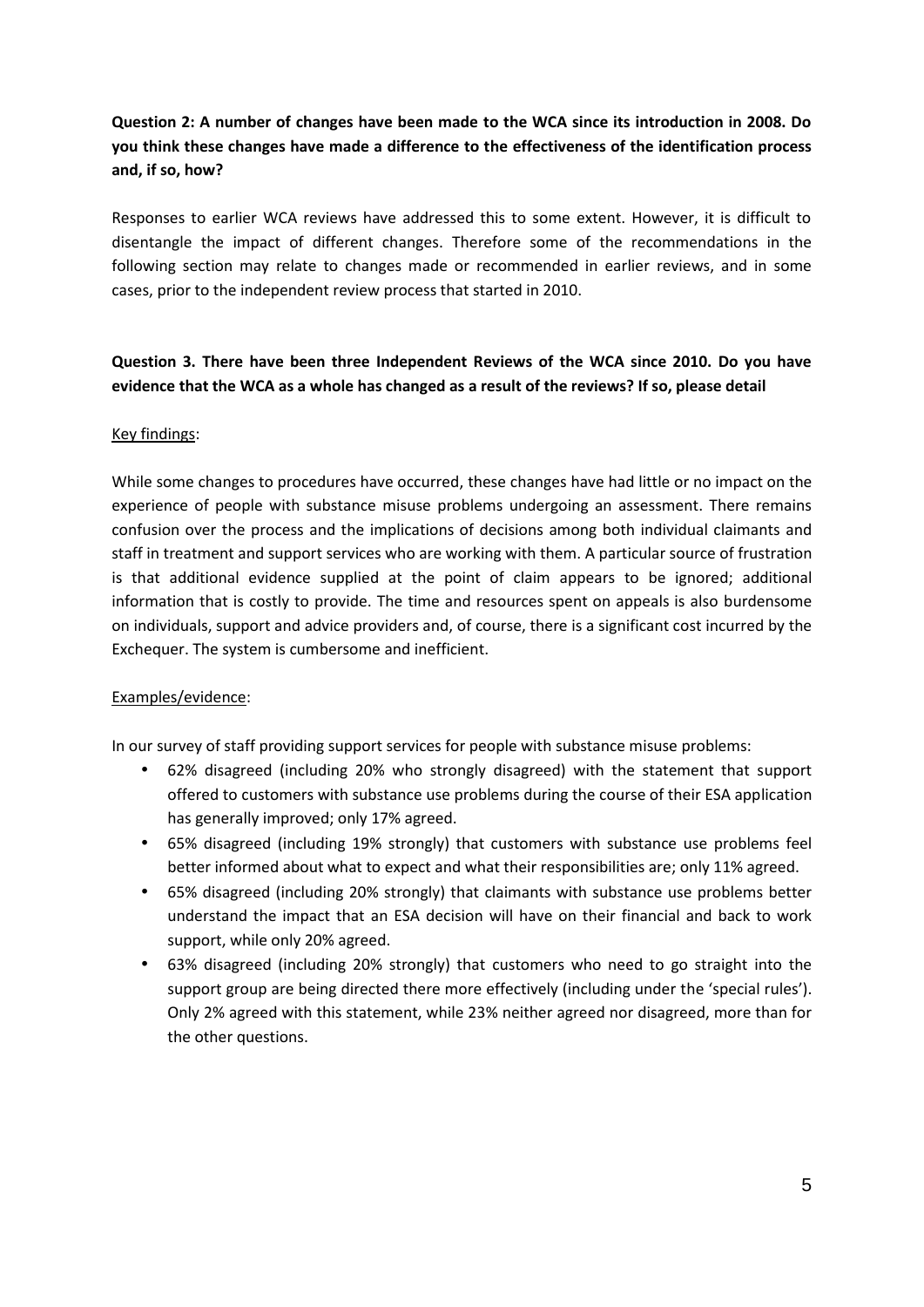## **Question 4. A significant proportion of people applying for ESA have mental health conditions. What evidence do you have that mental health conditions are or are not given appropriate consideration during the WCA process?**

A high proportion of people with substance misuse problems will have co-occurring mental health problems and vice versa. It has been estimated that around three quarters of people in drug and alcohol services will have a mental health issue of some kind. We remain concerned about the limitations of some of the WCA descriptors, in relation to, firstly, whether claimants fully understand what these mean and what is being asked, and secondly, how they are applied to claimants with substance misuse problems.

It can be difficult for individuals, including advisers, to understand the implication of some of the descriptors, particularly the mental health descriptors, which regularly results in ESA50 forms being inaccurately or only partially completed. One example is activity 11, which concerns learning simple tasks and only one example is given for what is considered to be a simple task and one for a moderately complex task in the ESA50. In the Medical Assessment Training Handbook for medical assessors, satisfaction of this activity suggests that the claimant should have a moderate to severe level of disability, such as learning difficulty or brain injury. However, ambiguity lies where some claimants without this degree of disability still find it difficult to learn 'moderately complex tasks' due to memory and concentration, typically a symptom of a depressive illness.

Another example is activity 13; it is not easy to understand what are 'at least 2 sequential personal actions'. In particular, it can be very difficult to draw the line between what is really considered to be the 'majority of the time' rather than 'frequently'. Where claimants are given tick boxes essentially asking yes, no and 'it varies', 'it varies' is often the most applicable given the nature of conditions. Claimants are asked to describe how their condition varies but without being able to understand the full implications of the question asked; claimants often do not provide accurate or complete answers, thereby compromising the effectiveness of the WCA assessment from the beginning.

In relation to claimants with substance misuse problems specifically, claimants are not asked about their drug and alcohol problems and dependency in the ESA50; the effects these have on them (e.g. relieving stress) or the pattern (e.g. what causes them to consume) and reason of use (e.g. whether there are any underlying reasons for consumption). They are often not asked about these at the ATOS assessment later either. These factors which would help determine whether a claimant has limited capability for work are often not explored when assessing claimants with substance misuse problems. In our experience, substance misuse problems are regularly associated with underlying mental health problems and frequently poor physical health, but where there is a substance misuse problem that is apparently more dominant, other co-existing problems are often missed or not explored. In the previous Incapacity Benefit assessments, there was a descriptor related to alcohol which was later removed in the WCA. We recommend that a similar descriptor, extended to include drugs, including prescription drugs (where subject to abuse), should be included in the assessment.

The simple fact that there is an imbalance in the number of physical versus mental health descriptors is indicative of mental health conditions and their effects not being appropriately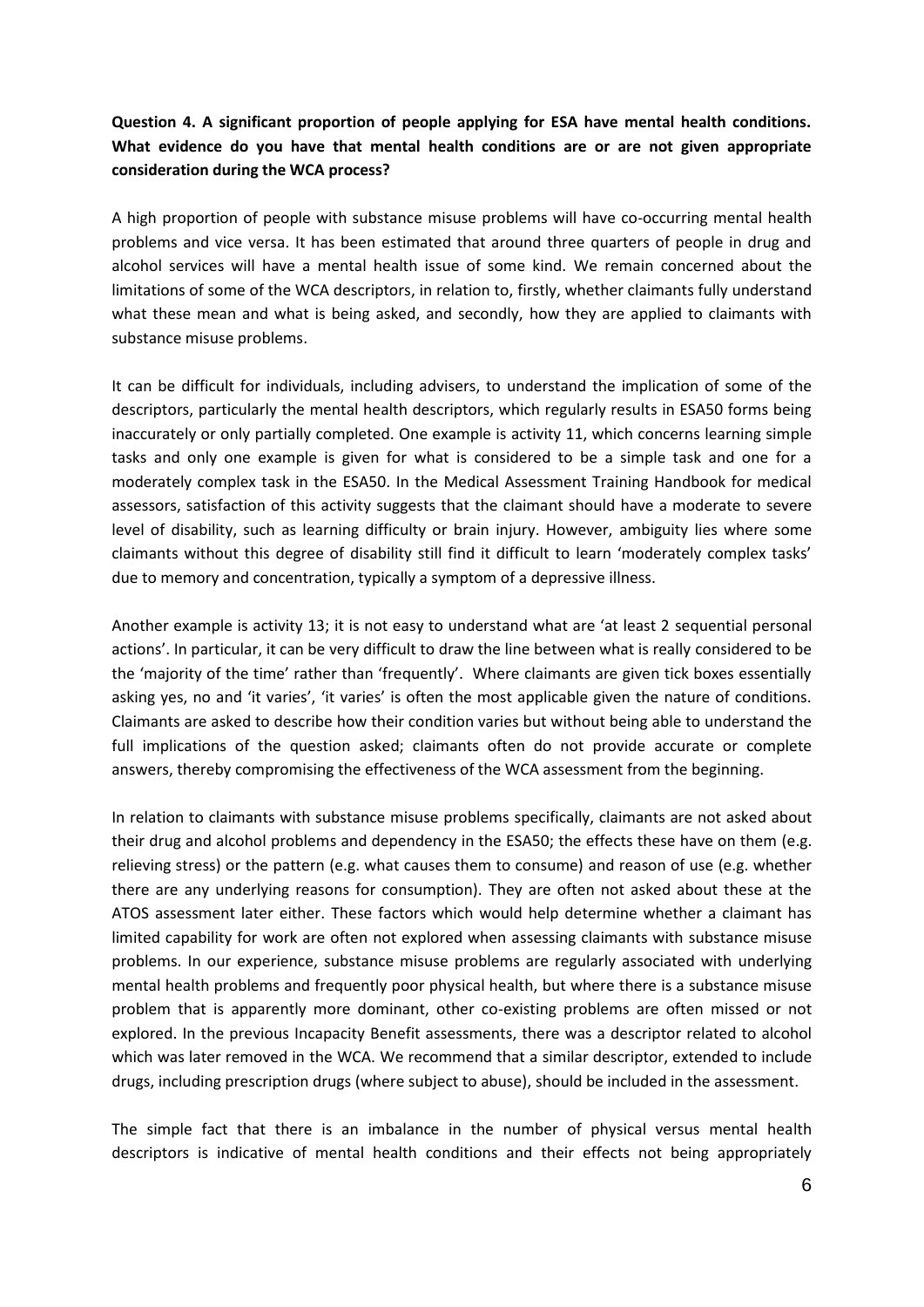considered throughout the WCA process. There is therefore less opportunity for someone suffering with solely mental health conditions to acquire the requisite number of points to be deemed eligible for ESA.

**Key points: The ESA50 forms and the descriptors are still difficult to meet as they are inadequate for identifying the impact of substance misuse, mental health problems and related conditions and their impact on ability to work or to take part in work related activity.**

**Question 5. There is a perception that the WCA is too heavily weighted towards a medical model. Do you believe this is the case? Do you think that the WCA takes suitable and sufficient account of the psycho-social factors that influence capability for work (this is not about the likelihood of finding work) - if not how do you think this should change?**

### Key points:

We believe that there is a clear case for psychosocial factors to be incorporated within the assessment process. This may require an overhaul of the assessment process but could facilitate a stronger and more precise focus on support needs within the process. The approach taken in Australia, although having a different purpose, could provide a model that might be adapted. We do however note that addiction alone can constitute a 'mental condition' for the purposes of Employment and Support Allowance (2011 UKUT 307 AAC<sup>2</sup>).

### Evidence/examples:

The bio-psychosocial model of health considers the impact of a particular illness or disability to be a function of its biological effect, shaped by both social factors and psychological issues. People affected by drug and/or alcohol dependence often have complex diagnoses – either dual diagnosis (generally substance use with a co-existing mental health problem) or tri-morbidity, where substance use is compounded by both poor physical and poor mental health. The often fluctuating nature of these conditions makes it difficult for a claimant to accurately describe a typical day, or in some cases to understand and articulate what a typical day may actually be. This complexity means that for the reasons outlined above and elsewhere in this submission, a purely medical or narrowly functional assessment is unlikely to result in an accurate assessment of impact being reached, particularly when the assessment may be carried out by staff with varying degrees of awareness of issues surrounding substance use and complex needs.

Furthermore, the assessment pays little heed to the social and psychological factors that may influence an individual's ability to participate in the job market. For example, for a person with the sort of complex needs outlined above, a supportive environment and social network can enable an individual to make changes that may be less achievable to others without such resources – the 2010 Drug Strategy refers to these assets and characteristics as 'recovery capital', making specific reference to social and cultural capital (including values and beliefs held by the individual). Reflecting these considerations in the Work Capability Assessment would be both welcome and consistent.

<sup>2</sup> http://www.osscsc.gov.uk/Aspx/view.aspx?id=3339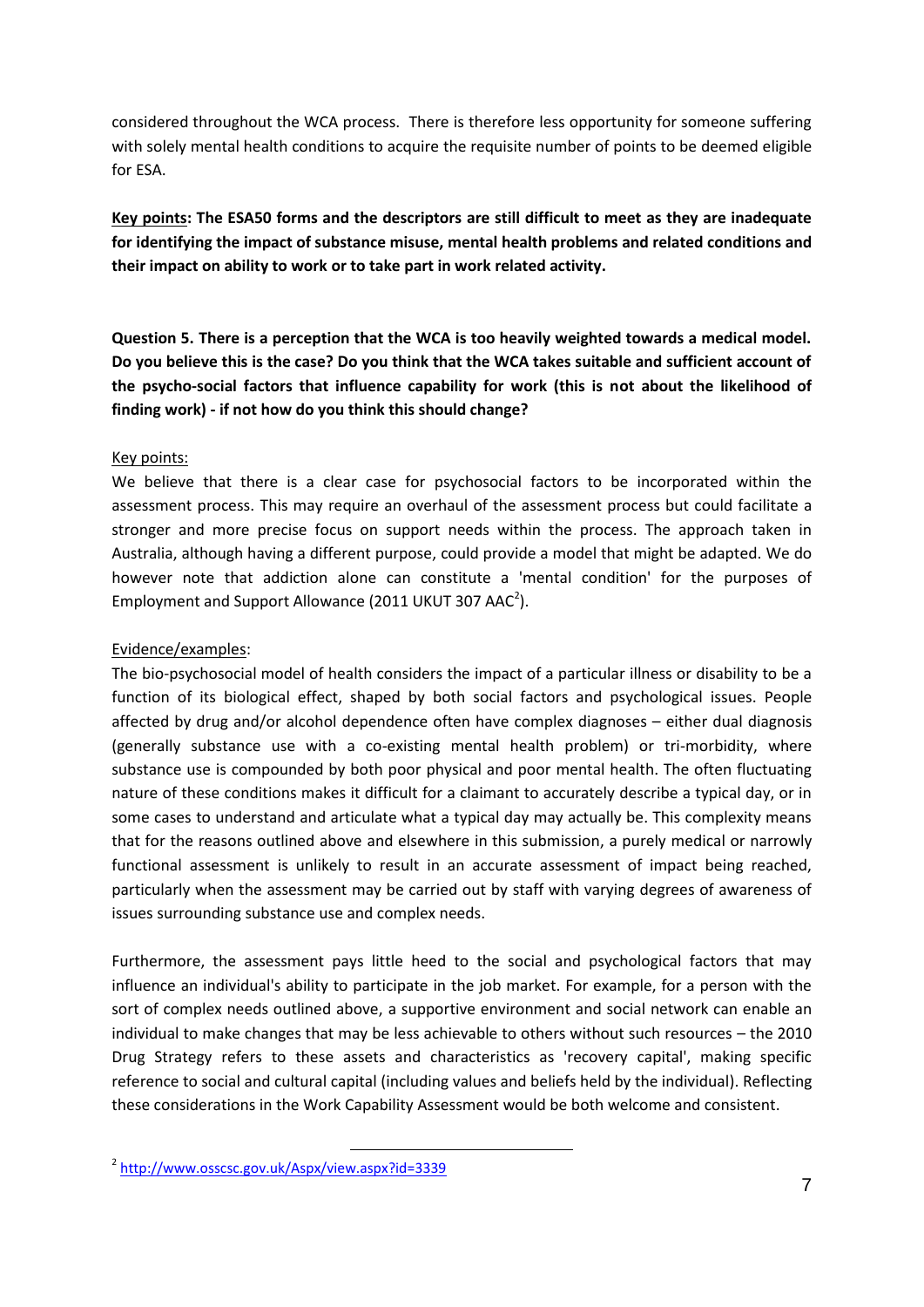One way of doing this would be to incorporate additional questions into the Work Capability Assessment (and more broadly into the ESA application process). For example, the Australian Disability Maintenance Instrument<sup>3</sup> (which is primarily concerned with allocating funding for employment support) includes questions designed to gain an understanding of a person's ability to maintain friendly and cooperative relationships with colleagues, to interact with people confidently, behave appropriately, control anger and frustration, manage fear and anxiety about work related issues, ability to address attitudinal barriers, cope with change and display appropriate emotions.

Similarly, considering factors more closely aligned with the social element, whether or not a claimant is in treatment for drug and/or alcohol use, should be considered. Whilst one of the secondary aims of treatment is often to move people towards employment, training or education (and in fact many treatment providers offer high-quality ETE support), the timing of interventions can be crucial, as also is ensuring the appropriate level of conditionality and support through Employment and Support Allowance. Being informed that a claimant is in drug and/or alcohol treatment should serve as a prompt for consideration of input from the treatment or support provider. These are crucial factors that influence an individual's ability to work or participate in the job market that may currently go unidentified.

Broadening the scope of the Work Capability Assessment would have a number of advantages. As evidenced elsewhere in this document, there is little confidence that the Assessment successfully allocates claimants into the correct group and that, for this client group, the rate of success on appeal is high. Anecdotally, it appears that one reason for this is that appeal tribunals feel more empowered than assessors and Decision Makers to look at the individual holistically. Adopting questions and descriptors that would tease out additional information at an earlier stage would save the cost (and distress to the claimant), provided that DWP Decision Makers were able to incorporate it into their decisions.

An additional benefit of an amended Work Capability Assessment would be to serve as an initial assessment and diagnostic tool for clients placed into the Work Related Activity Group, or moved to Jobseeker's Allowance. An approach incorporating elements of the Australian Job Seeker Classification Instrument<sup>4</sup> (plus related tools including the DMI referred to above as well as more general jobseeker attitudinal segmentation tools) would serve both as an assessment for Employment and Support Allowance and would enable the transition to work related activity, for those found fit to do so.

<sup>&</sup>lt;sup>3</sup> http://www.fahcsia.gov.au/sites/default/files/documents/07\_2012/dea\_appendix\_b.pdf 4 http://deewr.gov.au/job-seeker-classification-instrument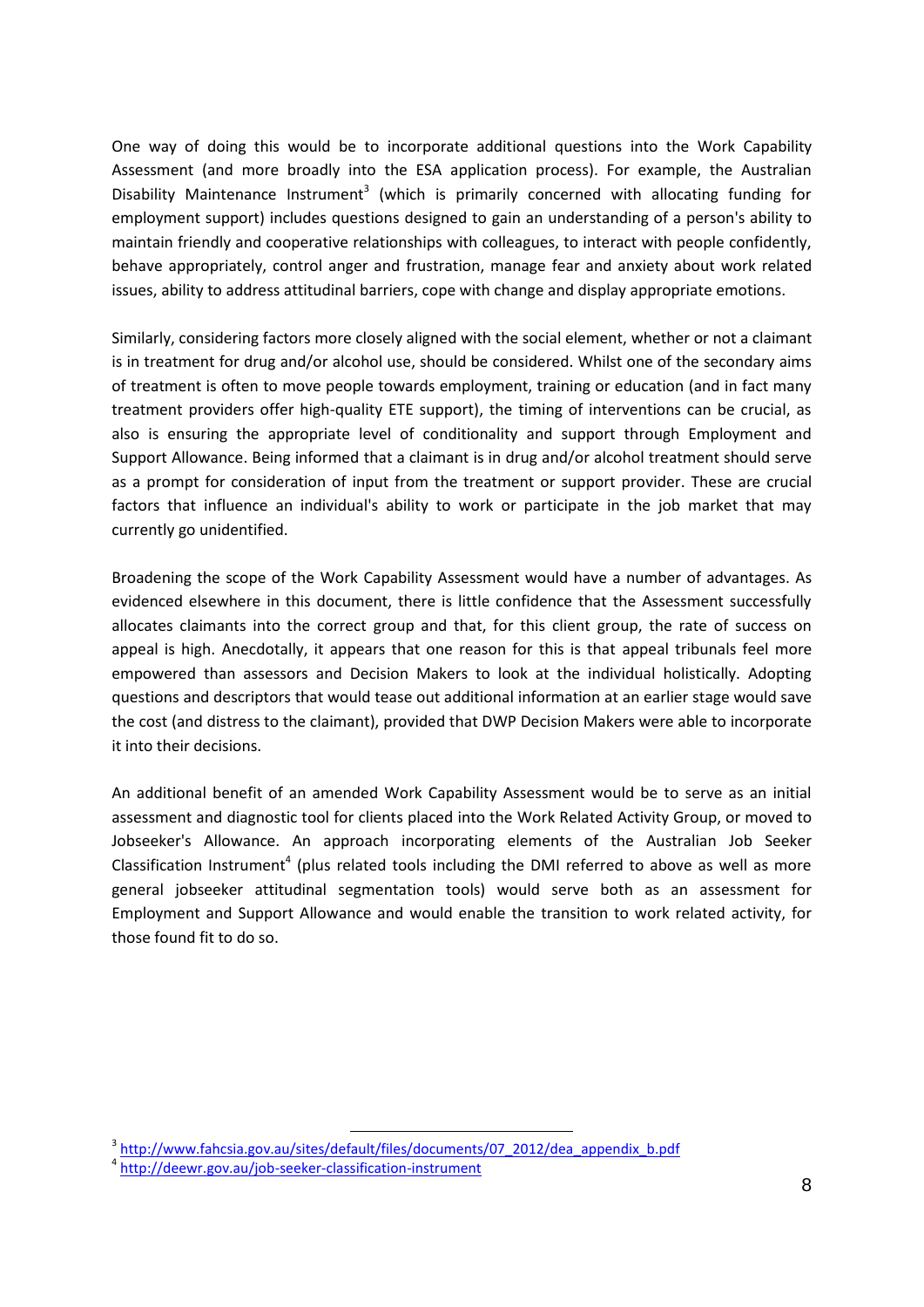**6. Changes have already been made to the WCA face-to-face assessment since its introduction. Do you believe that further changes would improve the face-to-face part of the WCA? If so, please detail what changes you would suggest and provide supporting evidence that they would be effective.**

### Key findings:

The Atos assessment continues to be problematic and there remains concern that the assessors lack training and have insufficient understanding of substance misuse problems, their treatment and how these affect people's ability to work. This is borne out both by responses to our surveys and the high rate of success at appeals against a 'failed' WCA decision. Claimants continue to report that they find both the setting and the assessors' attitudes uncomfortable and impersonal, which does not encourage people, used to experiencing stigma and negative attitudes, to open up and properly explain their symptoms. As mentioned above, additional evidence provided seems to be ignored so claimants do not feel they are being listened to. The process is very stressful and can exacerbate people's conditions, which can be particularly harmful in the context of treatment for drug and / or alcohol dependency.

### Evidence/examples:

In our survey of staff providing support to people with substance use problems we provided a list of statements about the face-to-face assessment process and asked them to say whether they agreed or disagreed with them using a five point Likert scale. In all cases, respondents were more likely to disagree that this area had improved than to agree, although for one item the most common response was 'neither agree not disagree'. The items to which the most negative responses were received were that Atos assessors had:

- Acted more sensitively towards applicants with substance use problems during assessments; 68% of respondents disagreed, including 41% who disagreed strongly.
- Been more likely to collect additional evidence from clients at the start of the assessment process (66% disagreed, including 29% strongly
- Paid more attention to any additional evidence available to them (61% disagreed, including 27% strongly).
- Improved the assessments of applicants with co-occurring physical or mental health problems/learning disabilities; 58% disagreed, with 31% disagreeing strongly.

We also received evidence from a small number of individuals with substance misuse problems who had undergone at least one assessment or their family members/carers. In response to statements about their experience of the assessment process, the individuals disagreed that:

- The assessor asked about all the symptoms or aspects of their impairment or health condition that affect their ability to work – 54% disagreed.
- The assessor understood their impairment or health condition 46% disagreed and 15% strongly disagreed
- The assessor took into account how their symptoms and health problems can change from day to day – 62% disagreed (including 31% who strongly disagreed).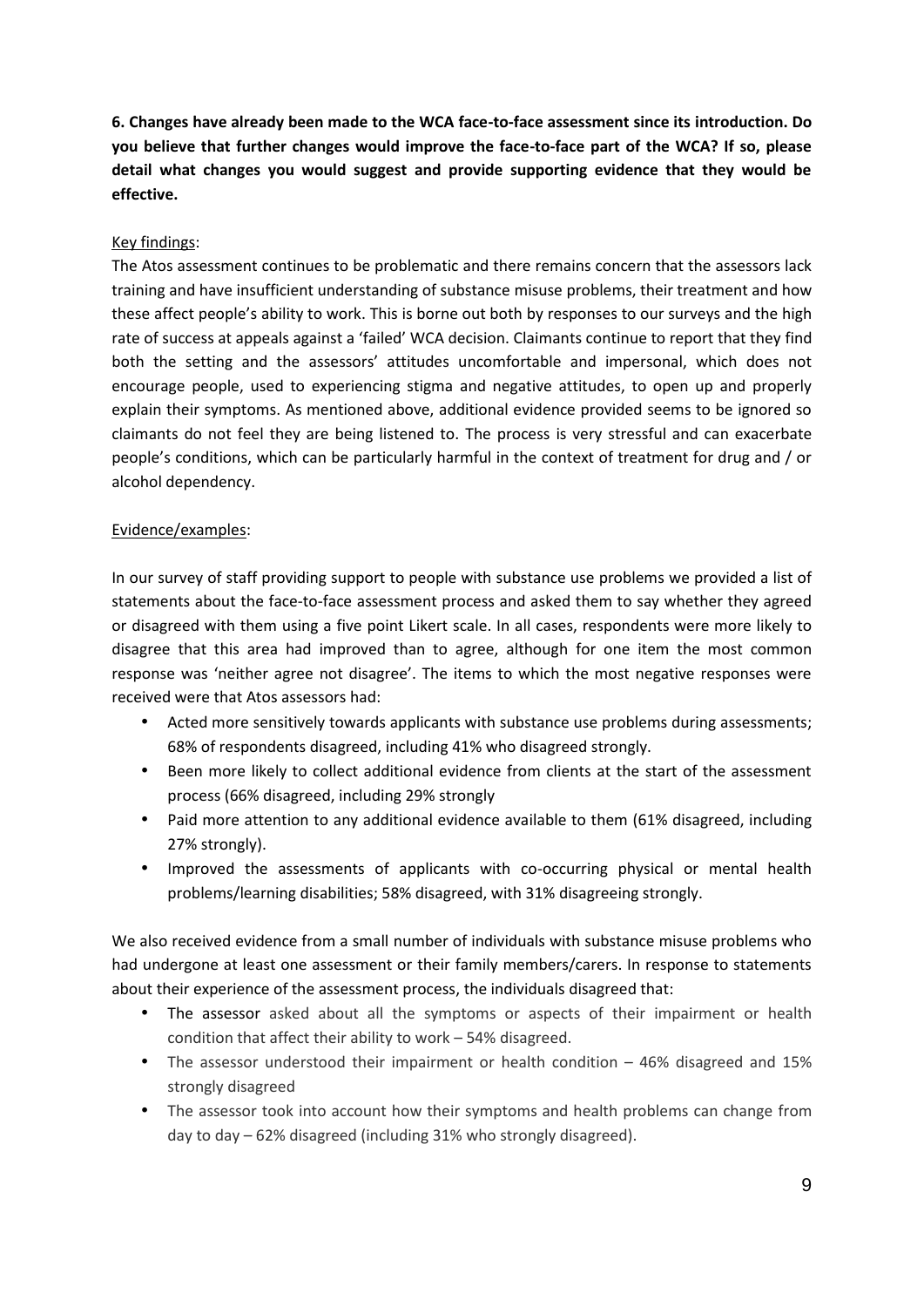Additionally, it must be recognised that people who use drugs and/or alcohol will be reluctant to reveal information to an assessor they have just met, indeed they often take a great deal of time to engage effectively with the professionals providing their treatment. This is compounded when they feel they are not treated with sufficient respect by the medical professional conducting their assessment. Of the individuals we surveyed, when asked to respond to the statement 'I did not feel they were judging me' 39% disagreed. 54% of respondents also strongly agreed that the experience was stressful and that it made their health worse because of stress/anxiety.

## **7. Assessment processes can be criterion-based, points-based or (as in the case of the WCA) a combination of these. What evidence do you have of the effectiveness of these different approaches in identifying the capability of claimants consistently?**

We do not have evidence that specifically relates to this question. We have presented evidence above of the considerable disparity that can occur in the points awarded on original assessment and on appeal. This makes it clear that whichever system is used, it is vital that it is applied properly and its application closely monitored.

Furthermore, the evidence submitted in relation to the number of appeals allowed under the Regulation 29 and 35 exemptions demonstrates that these factors are not being adequately considered at application and assessment stage. There is a clear preference given at assessment to the points-based descriptor approach with no specific reference to whether a return to work would create a significant risk to the health of the claimant.

## **8. Thinking about the overall WCA process, do you think the system needs further improvement, and if so what changes do you think are required? Please provide supporting evidence that the changes would be effective.**

The process should be amended to require decision-makers to pay more attention at an earlier stage to information provided about the support individuals are receiving and to evidence from those involved in treating and supporting individuals. If this was collected more systematically, this might remove the need for assessments for some people (e.g. those in treatment and already being provided with employment-related support) thus saving money on both assessments and appeals, as well as reducing the stress and negative impact on individuals. This is similar to the process that allows people in residential rehabilitation to be automatically placed in the support group but reflects the reality that most substance misuse treatment occurs in the community and in fact those treated in the community often have more severe problems since residential rehabilitation is often only available to those who have already stabilised and undergone detoxification. Whilst not covered by the scope of this call for evidence, it should also be noted that DrugScope and Recovery Group UK members have found that in many cases, the automatic placement into the ESA Support Group does not actually take place at first instance.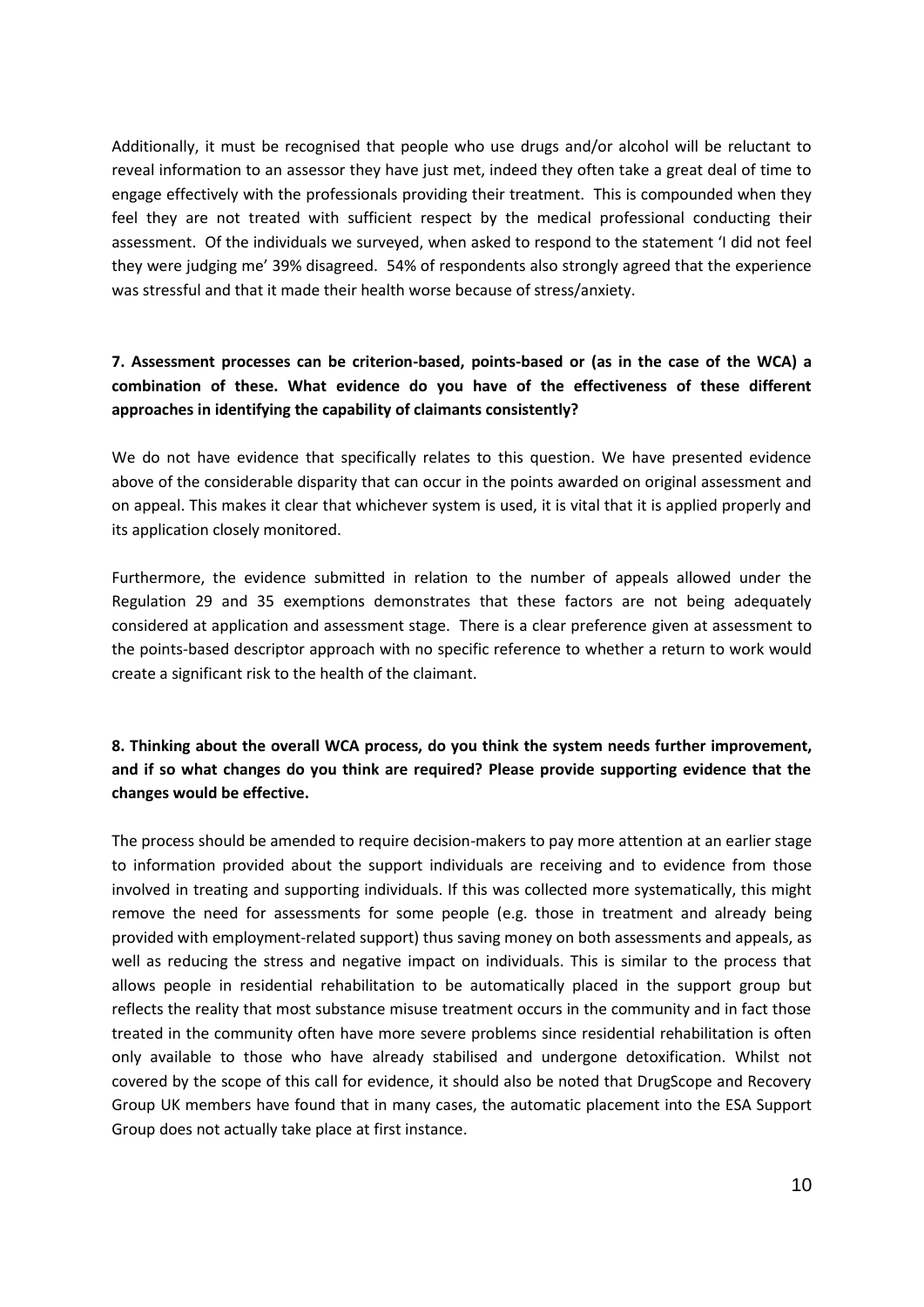The official reason for an appeal being allowed by a tribunal is normally recorded as cogent oral evidence having been received. However, in Release's experience the panel regularly also comment (either in writing or orally) about how much reliance they place on supporting evidence that is presented as part of the appellant's submissions. This further highlights the importance of the information that those engaging with the claimant can provide. However, this is becoming increasingly difficult to obtain without any financial implications for the claimant or representative, as support services seek to recover the cost associated with the ancillary activity of providing reports. If the request for this were to come from the DWP, it is our opinion that professionals, especially GPs, would be more willing to provide free reports.

That the gathering of information at an early stage is still not happening is borne out by the results of our survey of claimants:

- 46% disagreed (including 23% who strongly disagreed) that evidence they submitted in advance was taken into account
- 38% disagreed (including 23% who strongly disagreed) that evidence they brought with them to the medical assessment was taken into account

### **9. Please give us any further information and evidence about the effectiveness of the WCA, particularly thinking about the effect on claimants, that you consider to be helpful.**

#### Stress

The stress involved in participating in the assessment process can have a debilitating effect on people with substance misuse problems and their families, as illustrated by the following examples from our surveys:

*"The whole process caused a huge amount of stress to me and my family. I became ill with stress at the thought of losing my appeal."*

*"The process was very stressful. The venue for assessment is a considerable distance from where I live and it was very difficult for me to manage to get there due to my levels of anxiety. The sparseness of the interview room and its set up (assessor with a file and computer behind a desk) is very intimidating. I did not feel like the assessor was a caring health professional, rather someone to "get me off the books". I was declared fit to work in spite of the fact that I am in active addiction and have obvious mental health and communication issues."*

*"Increased levels of stress & anxiety regarding benefits, assessment process and application / appeal process leading to relapses amongst service users. More of my time as a worker is taken up by supporting service users through this process rather than concentrating on their recovery."*

### Delays

The introduction of mandatory reconsideration has raised some concerns. Whilst it offers a welcome opportunity to provide a quicker reconsideration of a contested decision, anecdotal evidence suggests that the period between the original decision and reconsideration can be of the order of months rather than weeks. Whilst this still represents an improvement over the time taken to reach appeal with the difficulty that often causes, mandatory reconsideration appears to not currently be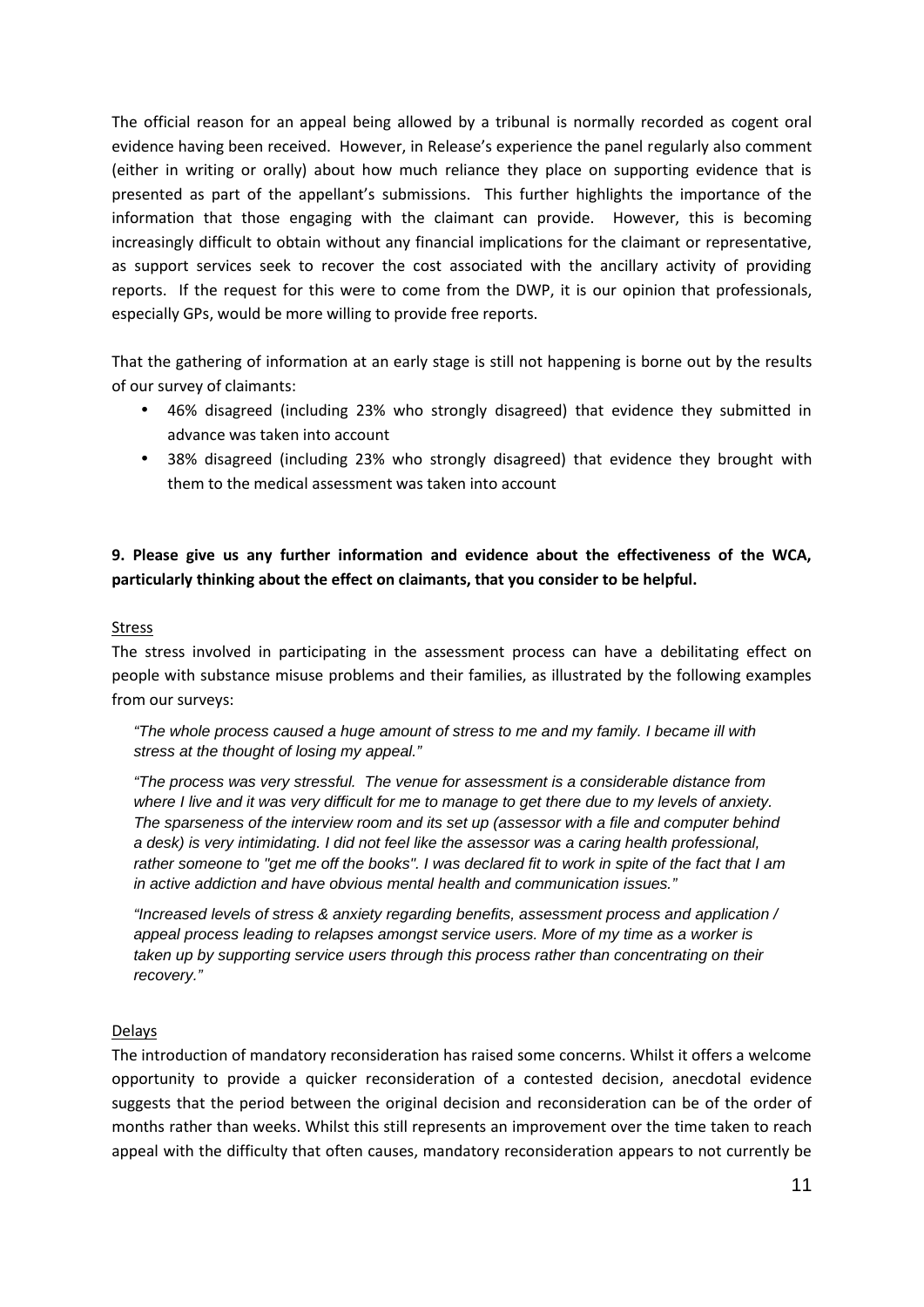meeting the stated policy objective of providing a quick and effective review of decisions. Similarly, the absence of a time limit for reconsideration raises problems of perception, with some claimants expressing the view that this additional stage was introduced as a disincentive against making a formal appeal, rather than a new element designed to improve the decision making process.

The time taken for the process was raised as a problem by a number of people. This is particularly problematic because benefit changes are made while the appeal is in progress which can cause hardship. Hence a significant cause of stress to claimants is the length of time that it takes for a matter to be heard at a tribunal. Analysis of Release's appeals since January 2013 demonstrates that the majority of appellants are waiting between 9 and 12 months between the decision that they are not eligible for ESA and the final determination. This is unacceptable for a number of reasons, but primarily because clients have to manage on reduced benefits for this period. They frequently find themselves getting into more debt, and unfortunately the backdated payment upon successful appeal rarely puts them back into an adequate position. The additional stress that financial pressures place on already vulnerable people is extremely worrying as those with substance misuse issues are especially at risk of relapse in situations such as these.

Additionally, when providing instructions to their representative and answering questions at tribunal appellants are then forced to cast their mind back a year or so in order to answer questions about the effect of their conditions at that time. This can be a confusing exercise, particularly taking into account that mental health issues are often fluctuating by nature.





The Tribunal Service are clearly trying to accommodate the number of appeals by using additional tribunal venues (certainly in central London) and holding hearings on Saturdays, but they cannot be wholly responsible for reducing the delays. The process needs to be more accurate from the outset in order to reduce the number of people who need to appeal.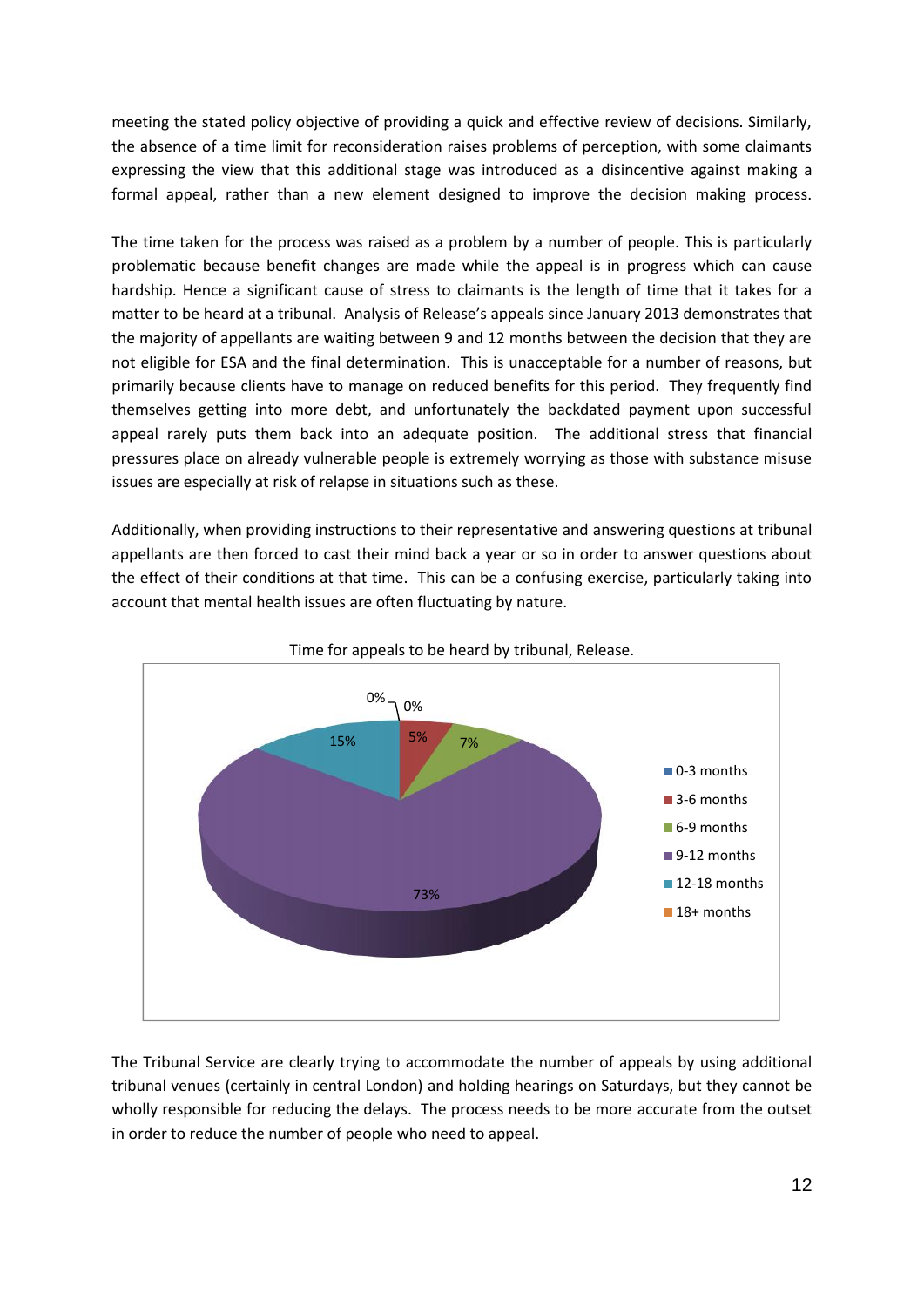### Reassessment

The frequencies of assessments are also problematic. In our survey of support workers:

- 64% agreed that claimants are being reassessed more frequently (23% strongly agreed);
- 53% felt that claimants are reassessed too frequently (19% strongly); and
- 66% agreed (34% strongly) that the frequency of reassessment is having a negative impact on claimant's health.

Release are now regularly getting decisions at Tribunal stage which make recommendations that an appellant should not be reassessed for a specific period following the hearing, and this tends to be 24 months. However, as this is a non-binding recommendation the DWP do not have to adhere to this, and frequently do not.

More often than not an annual assessment is preferred. In itself this may not be too problematic for many claimants, though for those who use drugs and alcohol changes in their condition tend to happen over a longer period of time, so a short time between assessments is ineffective. When a yearly appointment is combined with the delays set out above, clients often find that they are being reassessed only a short time after having had a positive decision at tribunal. This is not an effective use of the process and causes further distress to claimants.

The impact of such frequent reassessments on the individual is illustrated by the example below, but it is also very costly to the welfare system as well as to the support services who have to assist the individual and whose work is being undermined:

*Personally I feel that systems are not congruent or organised or consistent. For example I worked with one gentleman who won his claim on appeal for ESA, his award notice stated for one year. One month later he was asked to go for an assessment and again 3 months after that. Part of the man's difficulties was anxiety around leaving the house, this did not help him progress towards his recovery. I don't really see any improvements unless the client is very intoxicated at the time of assessment or appeal. I feel that if a person is working with addiction services this could be used to work on a timescale of recovery so that the person can work towards work at their own pace without the stress of dealing with the welfare system*

All these issues interact to produce a system that is expensive and inefficient and causes considerable harm to many vulnerable individuals as is illustrated in the following comment:

*"People get a sick note from the GP who is the professional who assesses the health of the person applying for ESA many times the person signed sick receives a WCA and is evaluated as fit to work however the GP is saying the opposite. During the WCA the person that is being assessed is questioned and just by one interview the entitlement for ESA is decided no matter the supporting letters that the person has sent to DWP and the information the professionals working with them attached. DWP will take a huge amount of time in reviewing the appeal and will leave the people without benefits for long time triggering them to be homeless or other benefits to get stopped."*

In the survey of people providing support services to people with substance misuse problems, almost two thirds of respondents indicated that they did not feel that their clients were being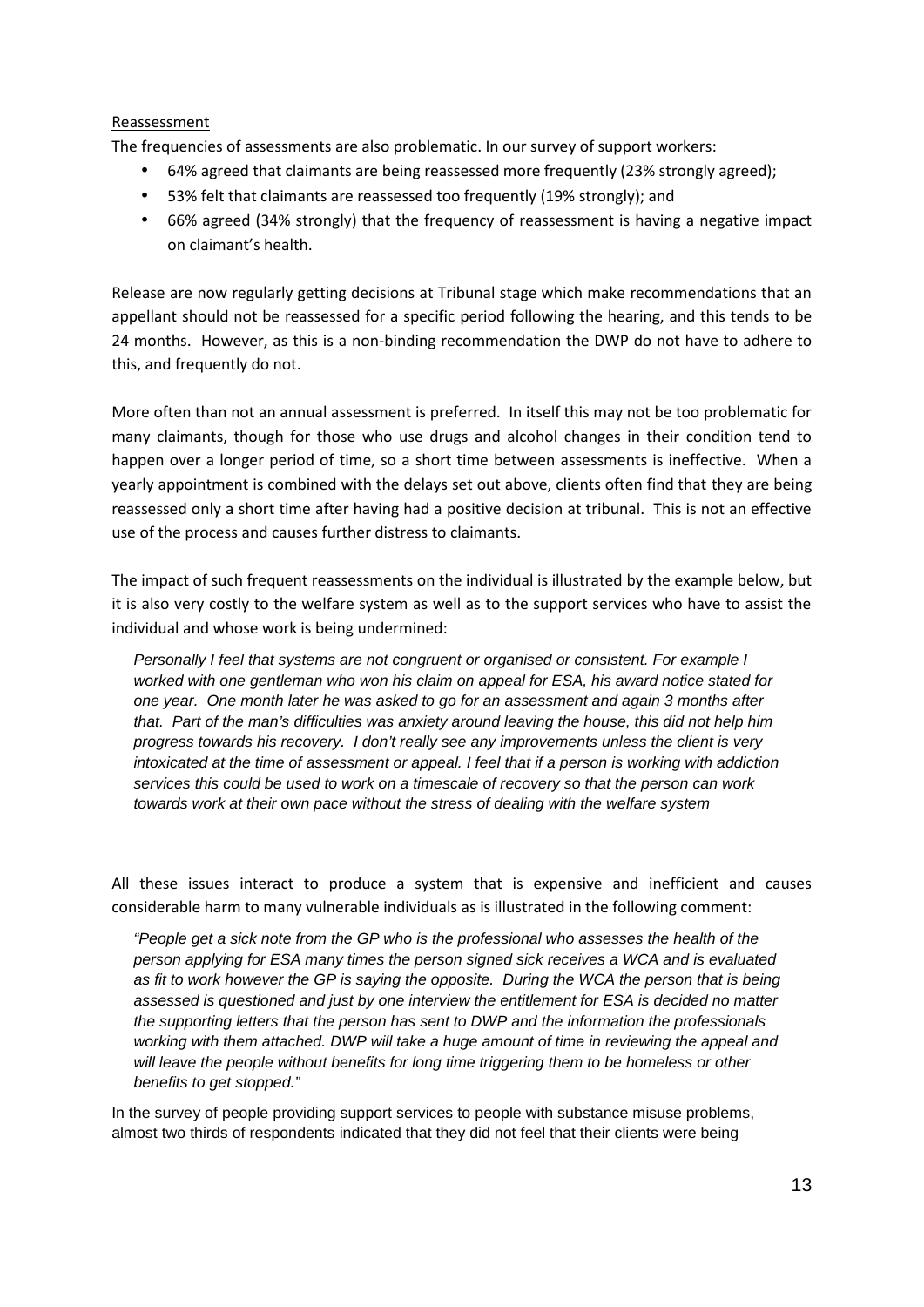effectively supported back into work through the benefits system and 69% of respondents agreed that people with substance misuse problems were being left without adequate support.

### **Key recommendations**

- **1. Research carried out by DrugScope, Release and other organisations suggests that there is still a lack of confidence about the degree to which 3rd party, specialist evidence is sought and incorporated into the assessment and decision making process. Guidance for Atos assessors and DWP Decision Makers further clarifying this would be welcome, as would an affirmative process of confirmation that evidence has both been sought and considered. This should include both specialist agencies such as treatment providers, and also the claimant's general practitioner. With regard to the latter, DWP should work with representative organisations such as the British Medical Association to ensure that 3rd party expert medical evidence is available when needed.**
- **2. The research also indicates that claimants, treatment providers and welfare rights specialists have a lack of confidence in the knowledge and training of assessors and Decision Makers with regard to substance use and related matters. Further training and a consideration of different ways of working with individual claims (for example, by utilising a specialist or 'champion' system within Atos and DWP) would be welcome.**
- **3. The assessment process should follow the bio-psychosocial model more faithfully, and take into consideration social and psychological factors that might impact an individual's ability to work alongside the largely functional current process. The significant difference between initial decisions and appeals may also suggest that there might be value in Decision Makers being more closely involved in the assessment process, up to and including being present in the case of complex claims, for example where the primary need is related to mental health.**
- **4. Mandatory reconsideration, whilst in many respects welcome, would benefit from a requirement to be carried out within a specified timeframe. This would bring both practical benefits to claimants by allowing their application to be reconsidered more promptly, and may have the additional benefit of increasing claimant faith in the Employment and Support Allowance claim process.**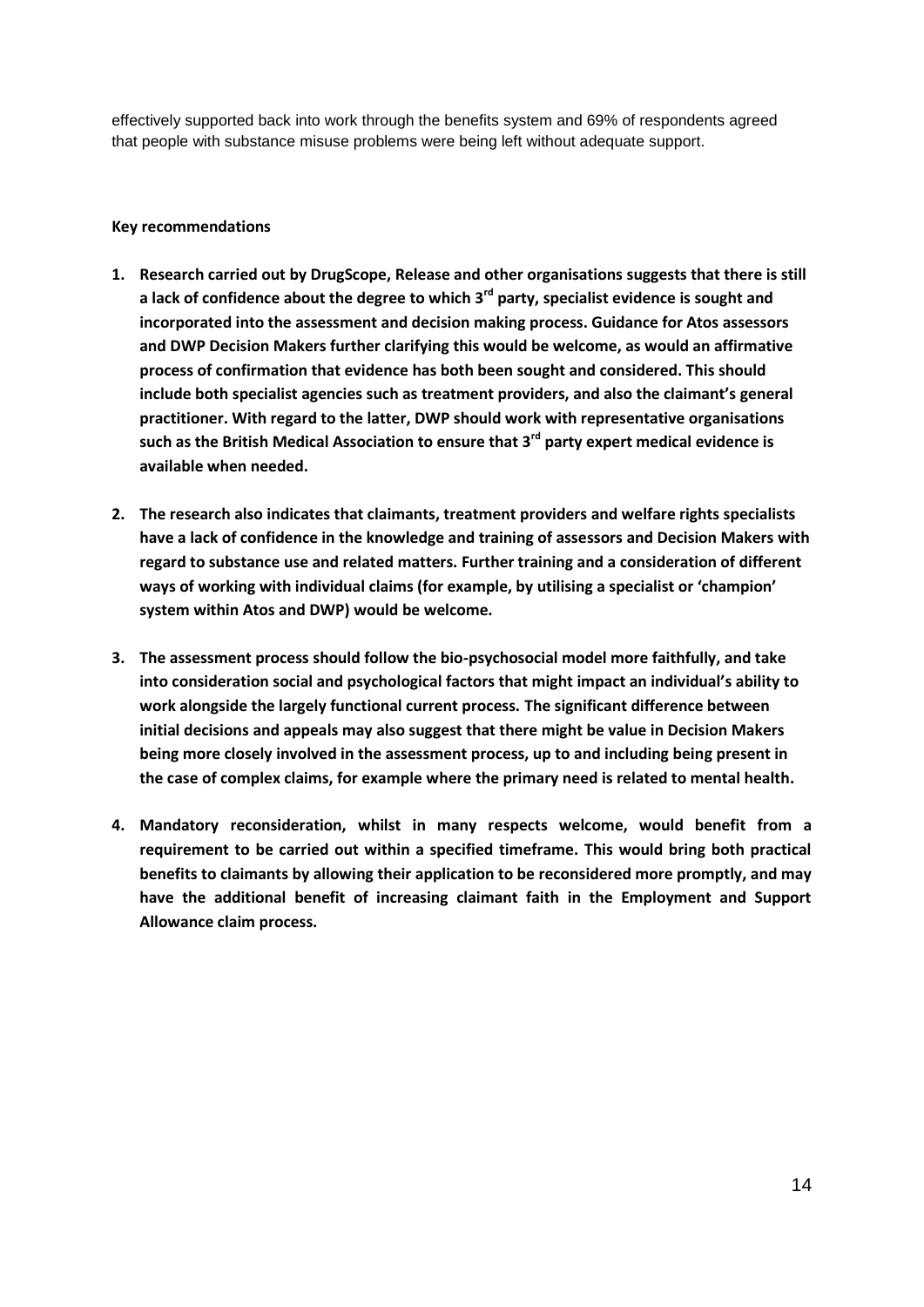**Appendix: Detailed findings from the online questionnaires**

**A. Survey for staff providing support for people with substance misuse problems**

**1. Can you please confirm that you work with clients with drug or alcohol problems who have had issues with welfare benefits?**

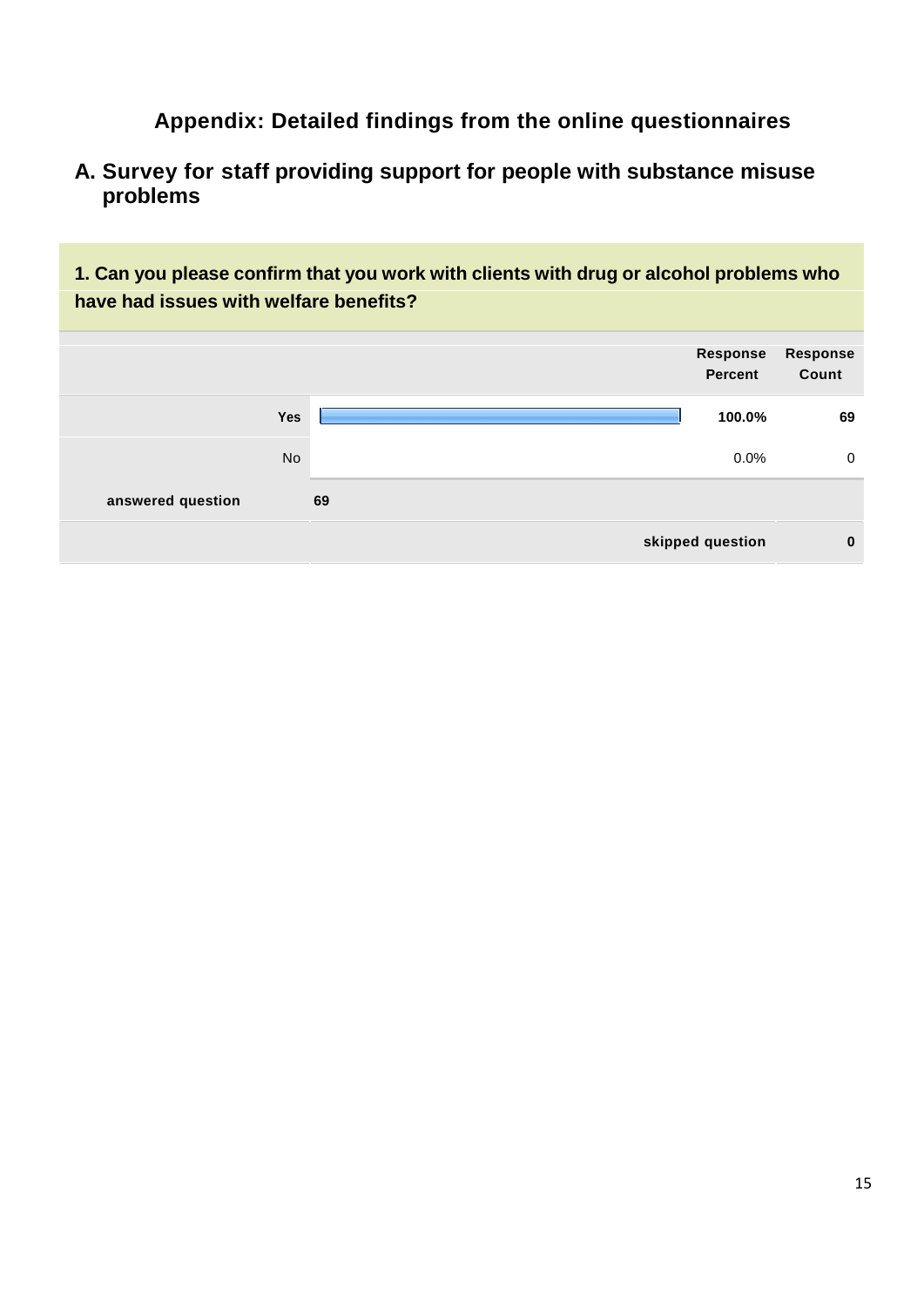## **2. To what extent do you agree that, as a result of changes to Jobcentre Plus support since 2010:**

|                                                                                                                                                            | <b>Stronalv</b><br>agree | Agree       | <b>Neither</b><br>agree<br>nor<br>disagree | <b>Disagree</b>                                                          | <b>Stronaly</b><br>disagree | Don't<br>know    | Rating<br>Count |
|------------------------------------------------------------------------------------------------------------------------------------------------------------|--------------------------|-------------|--------------------------------------------|--------------------------------------------------------------------------|-----------------------------|------------------|-----------------|
| Support offered to customers with<br>substance use problems during the<br>course of their ESA application has<br>generally improved?                       |                          |             |                                            | $3.1\%$ (2) $13.8\%$ (9) $16.9\%$ (11) $41.5\%$ (27) 20.0% (13) 4.6% (3) |                             |                  | 65              |
| Customers with substance use<br>problems feel better informed about<br>what to expect and what their<br>responsibilities are?                              | $3.1\%$ (2)              | $7.7\%$ (5) |                                            | $20.0\%$ (13) 46.2% (30) 18.5% (12) 4.6% (3)                             |                             |                  | 65              |
| Claimants with substance use<br>problems better understand the<br>impact that an ESA decision will<br>have on their financial and back to<br>work support? | $4.6\%$ (3)              |             |                                            | 15.4% (10) 10.8% (7) 44.6% (29) 20.0% (13) 4.6% (3)                      |                             |                  | 65              |
| Customers who need to go straight<br>into the support group are being<br>directed there more effectively<br>(including under the 'special rules')?         | $1.6\%$ (1)              | $4.7\%$ (3) |                                            | 23.4% (15) 42.2% (27) 20.3% (13) 7.8% (5)                                |                             |                  | 64              |
|                                                                                                                                                            |                          |             |                                            |                                                                          | answered question           |                  | 65              |
|                                                                                                                                                            |                          |             |                                            |                                                                          |                             | skipped question | 4               |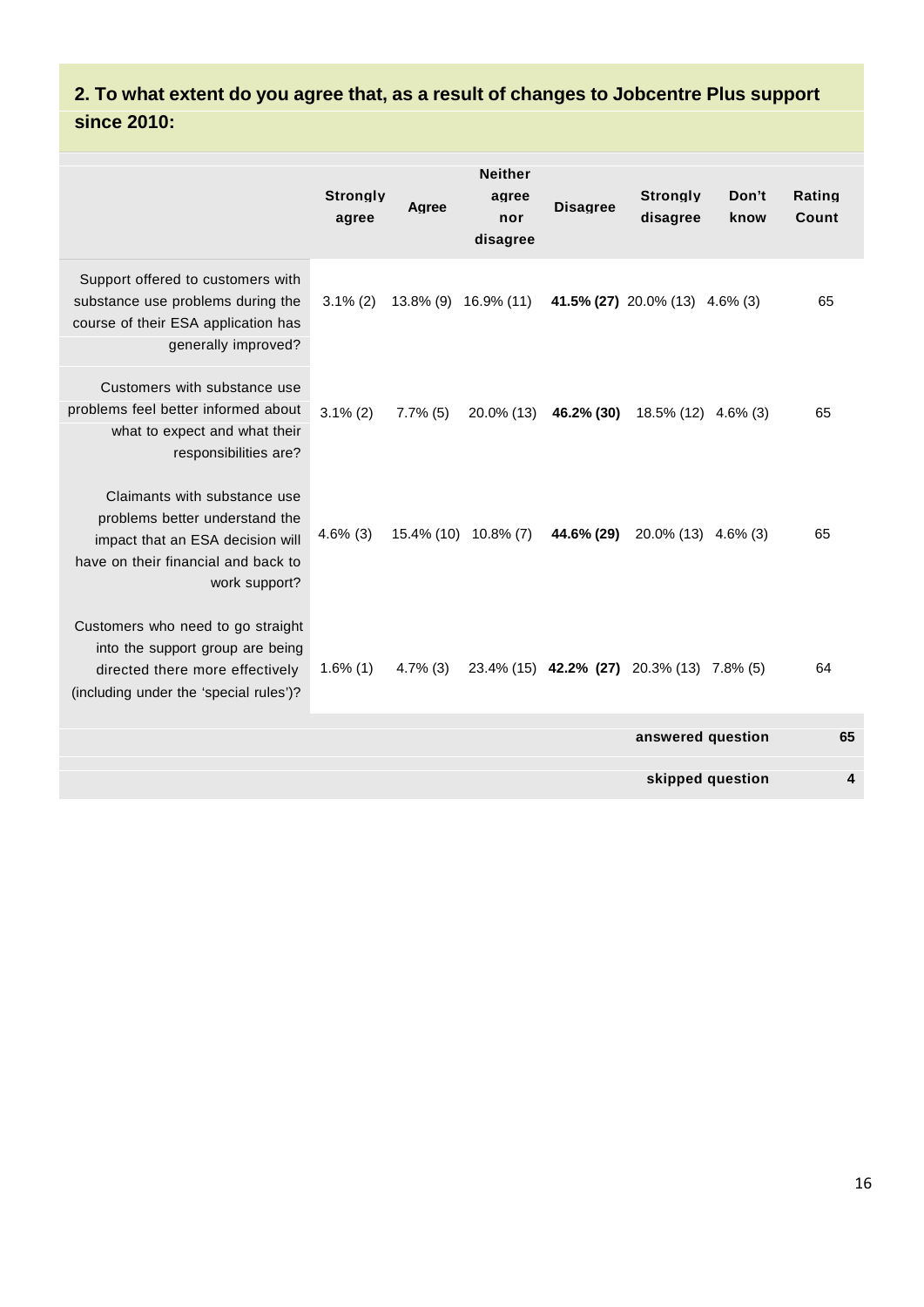# **3. To what extent do you agree that, since 2010, Atos assessors have:**

|                                                                                                                               | <b>Strongly</b><br>agree | Agree       | <b>Neither</b><br>agree<br>nor<br>disagree | <b>Disagree</b> | <b>Strongly</b><br>disagree | Don't<br>know    | Rating<br>Count |
|-------------------------------------------------------------------------------------------------------------------------------|--------------------------|-------------|--------------------------------------------|-----------------|-----------------------------|------------------|-----------------|
| Been more likely to collect<br>additional evidence from your<br>clients at the start of the<br>assessment process?            | $0.0\%$ (0)              | $6.8\%$ (4) | 20.3%<br>(12)                              | 37.3%<br>(22)   | 28.8%<br>(17)               | $6.8\%$ (4)      | 59              |
| Paid more attention to any<br>additional evidence available to<br>them?                                                       | $0.0\%$ (0)              | $5.1\%$ (3) | 25.4%<br>(15)                              | 33.9%<br>(20)   | 27.1%<br>(16)               | $8.5\%$ (5)      | 59              |
| Given more weight to the free text<br>box on the ESA50 where applicants<br>can describe how their disability<br>affects them? | $1.7\%$ (1)              | $3.4\%$ (2) | 40.7%<br>(24)                              | 13.6% (8)       | 18.6%<br>(11)               | 22.0%<br>(13)    | 59              |
| Improved the accuracy of their<br>reports on applicants?                                                                      | $1.7\%$ (1)              | $1.7\%$ (1) | 28.8%<br>(17)                              | 32.2%<br>(19)   | 25.4%<br>(15)               | 10.2%<br>(6)     | 59              |
| Acted more sensitively towards<br>applicants with substance use<br>problems during assessments?                               | $0.0\%$ (0)              | $8.5\%$ (5) | 18.6%<br>(11)                              | 27.1%<br>(16)   | 40.7%<br>(24)               | $5.1\%$ (3)      | 59              |
| Improved the assessments of<br>applicants with co-occurring<br>physical or mental health<br>problems / learning disabilities? | $0.0\%$ (0)              | $6.8\%$ (4) | 28.8%<br>(17)                              | 27.1%<br>(16)   | 30.5%<br>(18)               | $6.8\%$ (4)      | 59              |
|                                                                                                                               |                          |             |                                            |                 | answered question           |                  | 59              |
|                                                                                                                               |                          |             |                                            |                 |                             | skipped question | 10              |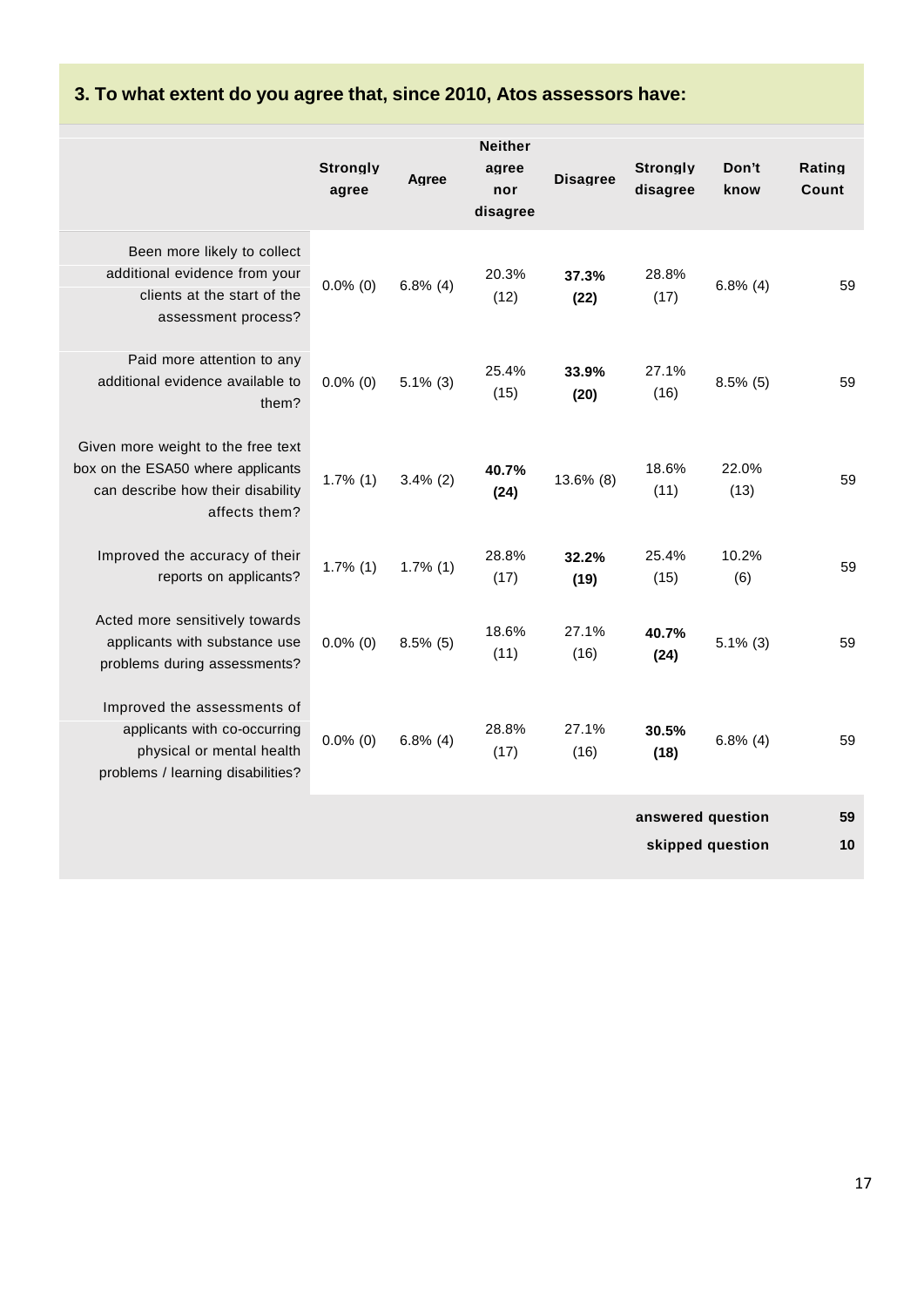#### **Neither Strongly agree Strongly Don't Rating Agree Disagree agree nor disagree know Count disagree** Taken a more central role in the assessment process for your clients? 13.6% **52.5%** 15.3% 10.2% 1.7% (1) 6.8% (4)  $(2)$  59 (8) **(31)** (9) (6) Been more likely to seek advice from the customer's chosen 1.7% (1) healthcare professional? 15.3% 15.3% **39.0%** 25.4% 1.7% (1)  $(2)$   $(3)$   $(4)$   $(5)$   $(1)$   $(2)$   $(5)$ (9) (9) **(23)** (15) Given greater weighting to<br>ditional madies exidence 2 1.7% (1) additional medical evidence? 22.0% **30.5%** 28.8%  $1.5\%$  (5)  $1.3\%$   $1.7\%$   $1.7\%$   $1.7\%$   $1.7\%$   $1.7\%$   $1.7\%$   $1.7\%$   $1.7\%$   $1.7\%$   $1.7\%$   $1.7\%$   $1.7\%$   $1.7\%$   $1.7\%$   $1.7\%$   $1.7\%$   $1.7\%$   $1.7\%$   $1.7\%$   $1.7\%$   $1.7\%$   $1.7\%$   $1.7\%$   $1.7\%$   $1.7\%$  (13) **(18)** (17) Given more weight to the free text box on the ESA50 where applicants<br>  $0.0\%$  (0) can describe how their disability affects them? **32.2%** 27.1% 15.3% 20.3%  $0.0\%$  (0)  $5.1\%$  (3)  $\frac{1}{10.5}$  (40)  $\frac{1}{10.5}$  (40)  $\frac{1}{10.5}$  59 **(19)** (16) (9) (12)

**33.9%** 23.7% 22.0% 16.9%

**answered question 59 skipped question 10**

 $0.0\%$  (0)  $3.4\%$  (2)  $\qquad \qquad$   $(1.0)$   $(1.0)$   $(1.0)$   $(1.0)$   $(1.0)$   $(1.0)$   $(1.0)$   $(1.0)$   $(1.0)$ **(20)** (14) (13) (10)

Been more likely to overrule the<br>  $\frac{1}{2}$  0.0% (0) Atos recommendation?

## **4. To what extent do you agree that, since 2010, Jobcentre Plus Decision Makers have:**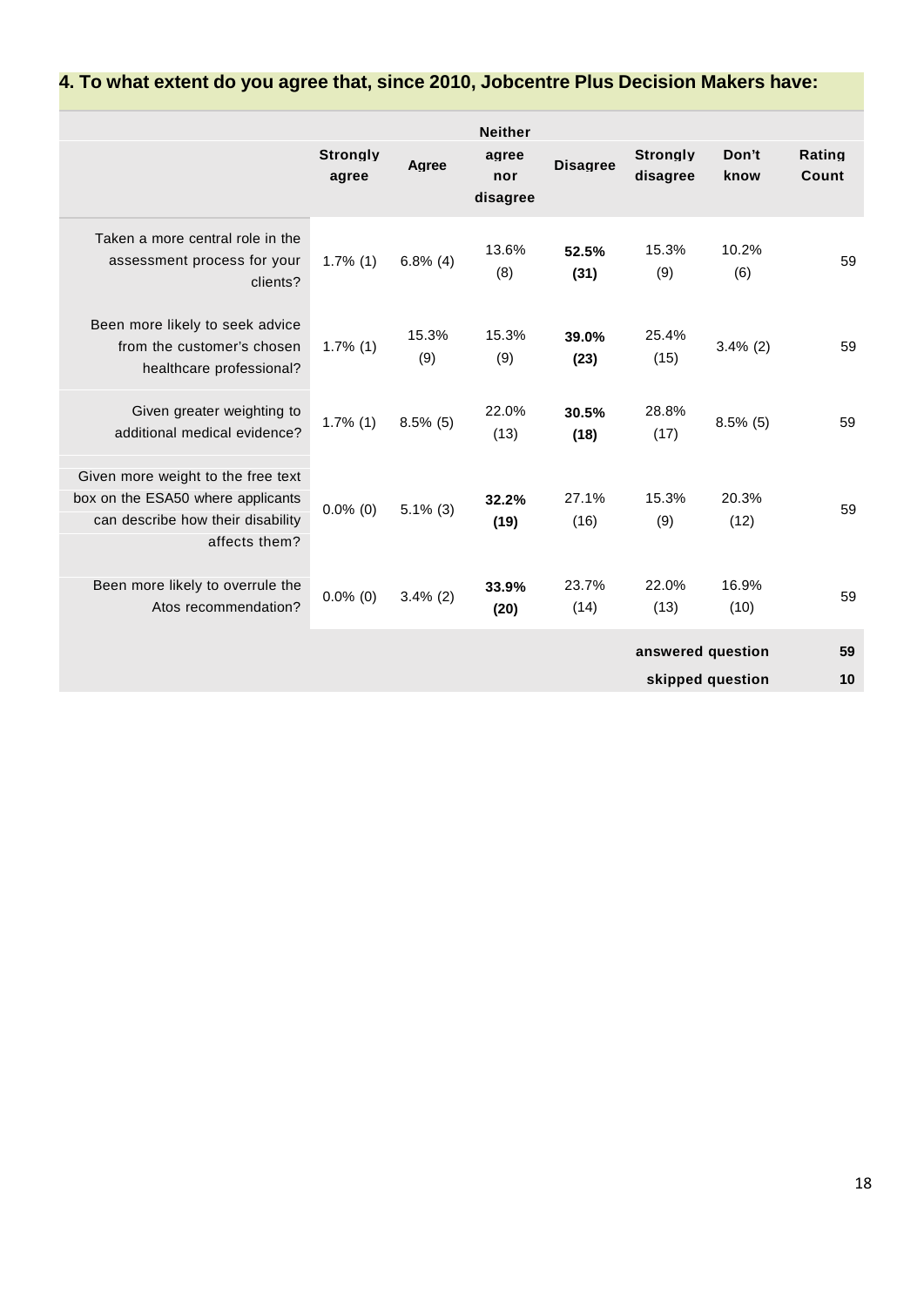**5. Which of these factors do you believe are the most important in influencing whether an applicant with substance use problems gets a fair and accurate outcome from their claim for ESA? (Please rank from 1 to5 with 1 being the most important - select ranking from the drop down menu and the list will reorder)**

|                                                               | 1             | $\overline{2}$ | 3             | 4             | 5                 | Rating<br>Average | Rating<br>Count |
|---------------------------------------------------------------|---------------|----------------|---------------|---------------|-------------------|-------------------|-----------------|
| A well filled in ESA50 form                                   | 21.8%<br>(12) | 29.1%<br>(16)  | 16.4%<br>(9)  | 12.7%<br>(7)  | 20.0%<br>(11)     | 2.80              | 55              |
| Supporting evidence from a<br>health/social care professional | 34.5%<br>(19) | 16.4%<br>(9)   | 16.4%<br>(9)  | 23.6%<br>(13) | $9.1\%$ (5)       | 2.56              | 55              |
| Being accompanied to the<br>assessment                        | 12.7%<br>(7)  | 29.1%<br>(16)  | 23.6%<br>(13) | 12.7%<br>(7)  | 21.8%<br>(12)     | 3.02              | 55              |
| The quality of the Atos assessor<br>they are allocated        | 20.0%<br>(11) | 14.5%<br>(8)   | 23.6%<br>(13) | 32.7%<br>(18) | $9.1\%$ (5)       | 2.96              | 55              |
| The quality of the DWP Decision<br>Maker they are allocated   | 10.9%<br>(6)  | 10.9%<br>(6)   | 20.0%<br>(11) | 18.2%<br>(10) | 40.0%<br>(22)     | 3.65              | 55              |
|                                                               |               |                |               |               | answered question |                   | 55              |
|                                                               |               |                |               |               |                   | skipped question  | 14              |

**6. How accurately do you believe the WCA identifies which people with substance use problems should be in the following groups:**

|                             | <b>Very</b><br>accurately | <b>Accurately</b> | <b>Neither</b><br>accurately<br>nor<br>inaccurately | <b>Inaccurately</b> | <b>Very</b><br>inaccurately | <b>Not</b><br>sure |  |  |
|-----------------------------|---------------------------|-------------------|-----------------------------------------------------|---------------------|-----------------------------|--------------------|--|--|
| Fit for work                | $3.6\%$ (2)               | $1.8\%$ (1)       | $12.5\%$ (7)                                        | 39.3% (22)          | 35.7% (20)                  | 7.1%<br>(4)        |  |  |
| Work Related Activity Group | $1.8\%$ (1)               | $5.4\%$ (3)       | 17.9% (10)                                          | 46.4% (26)          | 16.1% (9)                   | 12.5%<br>(7)       |  |  |
| <b>Support Group</b>        | $0.0\%$ (0)               | $5.5\%$ (3)       | 32.7% (18)                                          | 30.9% (17)          | 18.2% (10)                  | 12.7%<br>(7)       |  |  |
|                             |                           |                   |                                                     | answered question   |                             |                    |  |  |
|                             |                           |                   |                                                     | skipped question    |                             |                    |  |  |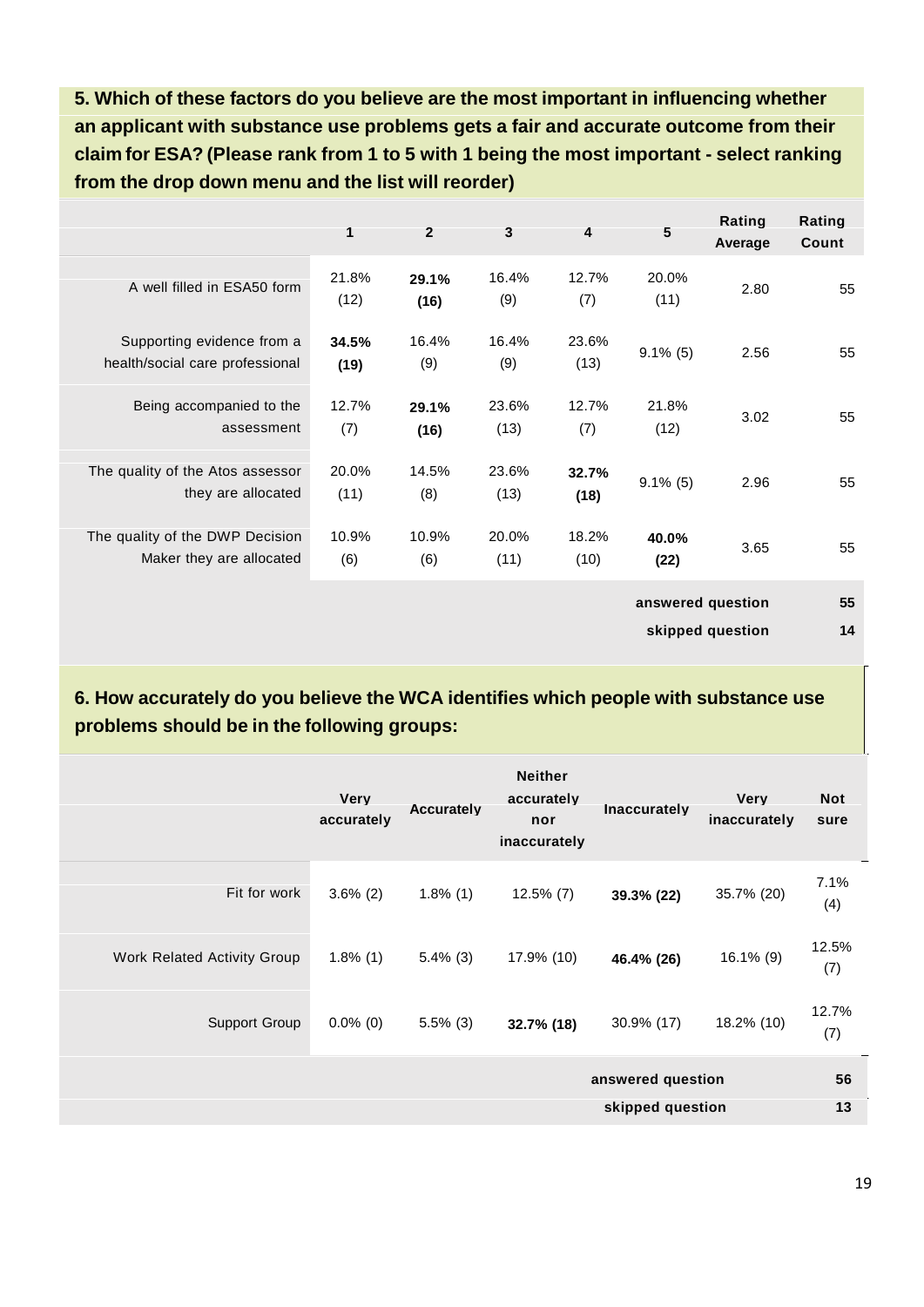**7. The Government has been trying to increase the use of the 'reconsideration process so thatdecisions can be reviewed without necessarily going to appeal. In your work with people with drug and/or alcohol problems:**

|                                                                                                                       | <b>Yes</b>   | <b>No</b>    | Don't know        | Rating<br>Count |
|-----------------------------------------------------------------------------------------------------------------------|--------------|--------------|-------------------|-----------------|
| Have you noticed this process<br>being used more over the last 18<br>months?                                          | 21.8% (12)   | 52.7% (29)   | 25.5% (14)        | 55              |
| (If you answered 'yes') Do you<br>believe this has had a positive<br>impact on customers receiving a<br>fair outcome? | $17.4\%$ (4) | $34.8\%$ (8) | 47.8% (11)        | 23              |
| Do you think it has improved<br>timeliness and reduced delays?                                                        | $7.8\%$ (4)  | 45.1% (23)   | 47.1% (24)        | 51              |
|                                                                                                                       |              |              | answered question | 55              |
|                                                                                                                       |              |              | skipped question  | 14              |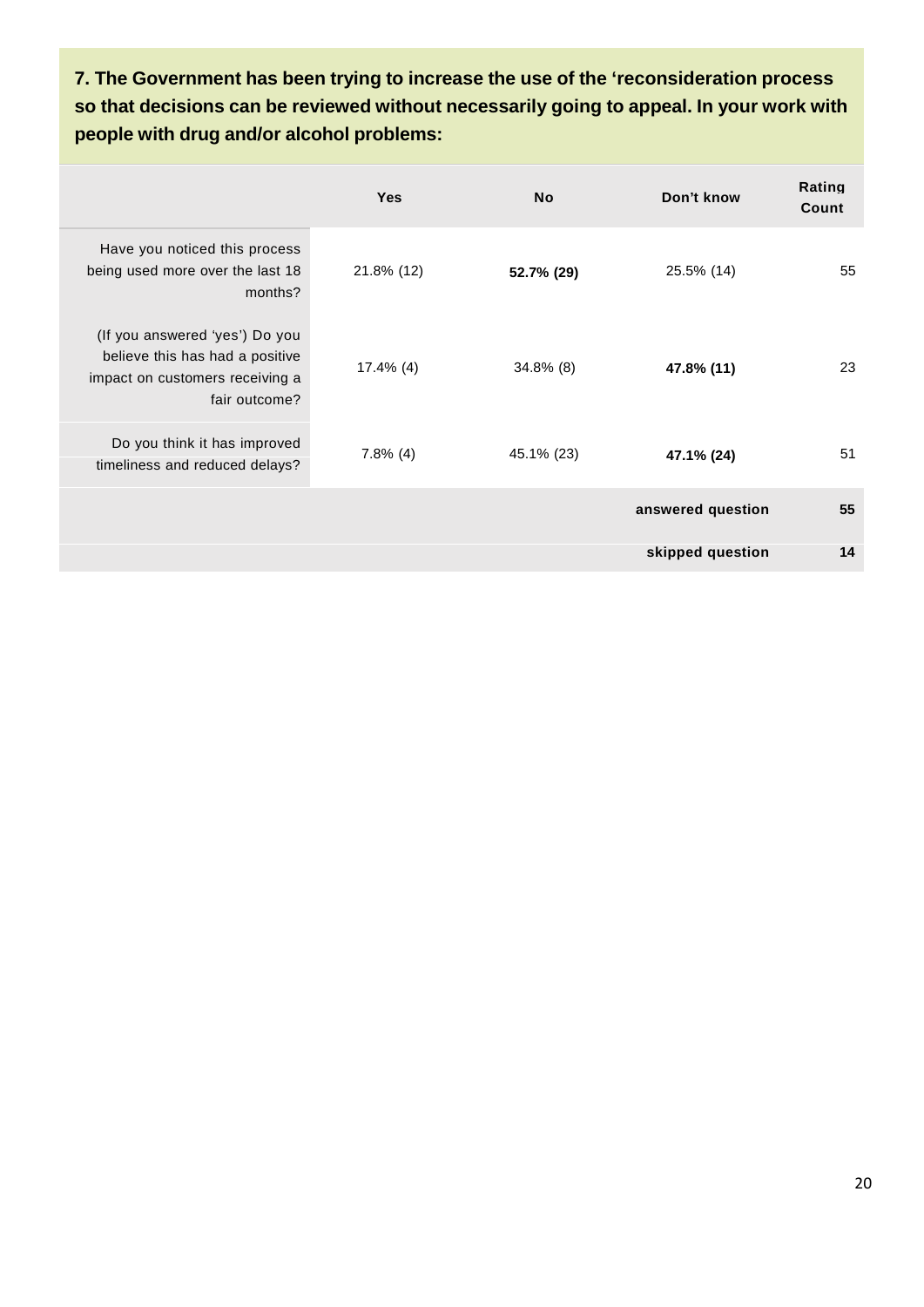**8. Which of these factors do you believe are the most important in influencing whether an applicant with substance use problems gets a fair and accurate outcome from their appeal? (Please rank from 1 to 5 with 1 being the most important - select ranking from the drop down menu and the listwill reorder)**

|                                                               | $\mathbf{1}$  | $\overline{2}$ | $\mathbf{3}$  | 4             | 5                 | Rating<br>Average | Rating<br>Count |
|---------------------------------------------------------------|---------------|----------------|---------------|---------------|-------------------|-------------------|-----------------|
| Supporting evidence from a<br>health/social care professional | 32.7%<br>(17) | 32.7%<br>(17)  | 21.2%<br>(11) | $9.6\%$ (5)   | $3.8\%$ (2)       | 2.19              | 52              |
| The quality of their oral evidence at<br>the appeal           | 15.4%<br>(8)  | 25.0%<br>(13)  | 26.9%<br>(14) | 17.3%<br>(9)  | 15.4%<br>(8)      | 2.92              | 52              |
| Being accompanied to the appeal                               | 13.5%<br>(7)  | 15.4%<br>(8)   | 38.5%<br>(20) | 23.1%<br>(12) | $9.6\%$ (5)       | 3.00              | 52              |
| Being represented at the appeal by<br>someone else            | 19.2%<br>(10) | 17.3%<br>(9)   | $7.7\%$ (4)   | 38.5%<br>(20) | 17.3%<br>(9)      | 3.17              | 52              |
| The quality of the Tribunal judge in<br>charge of the appeal  | 19.2%<br>(10) | $9.6\%$ (5)    | $5.8\%$ (3)   | 11.5%<br>(6)  | 53.8%<br>(28)     | 3.71              | 52              |
|                                                               |               |                |               |               | answered question |                   | 52              |

**skipped question 17**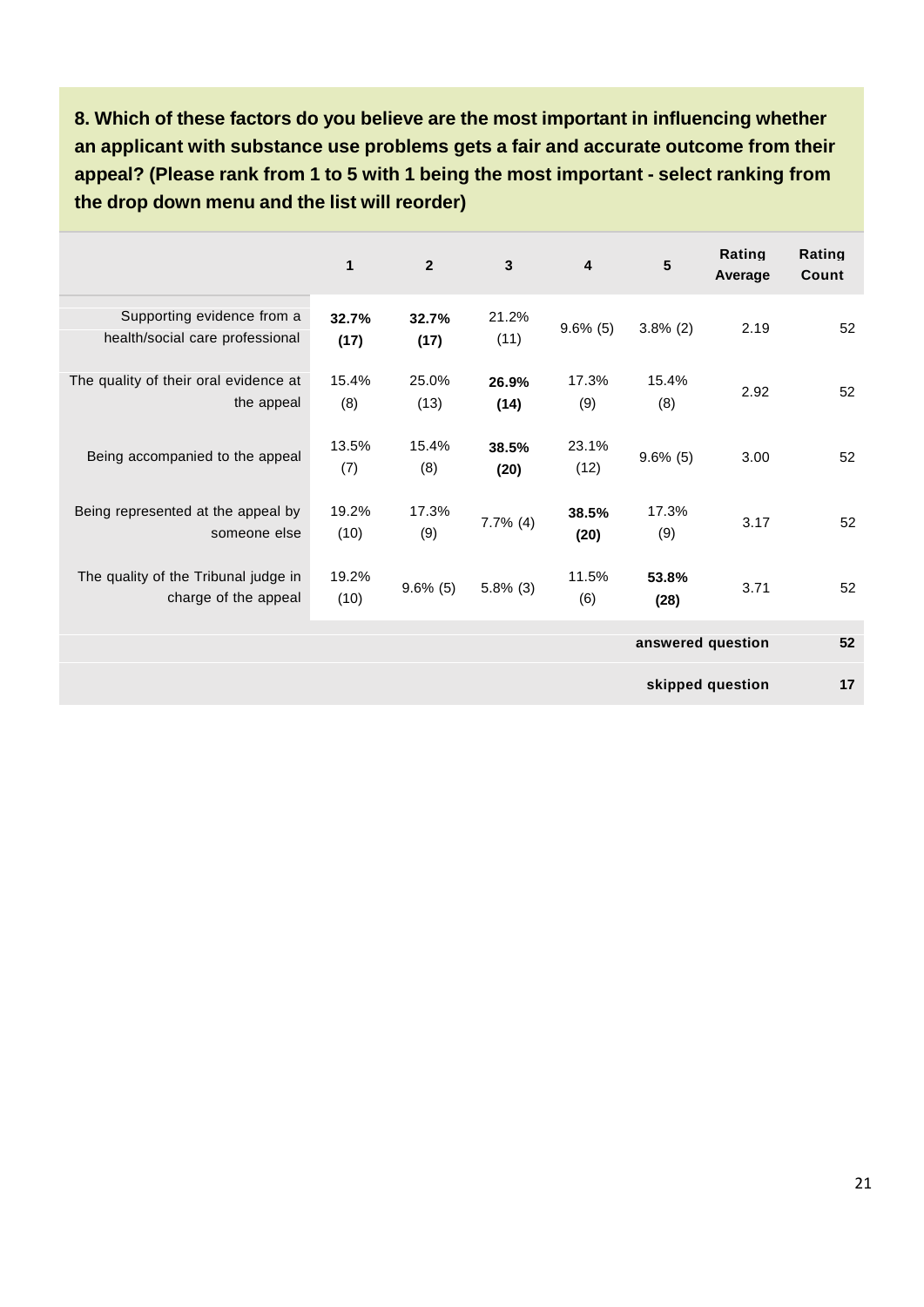**9. Thinking about the ESA appeals relating to people with substance use problems that you have been involved in over the last six months, in what percentage would you say that additional evidence has been a key factor?**

|           | Response<br>Percent | <b>Response</b><br>Count |
|-----------|---------------------|--------------------------|
| $0 - 25%$ | 24.5%               | 12                       |
| 26-50%    | 16.3%               | $\bf 8$                  |
| 51-75%    | 24.5%               | 12                       |
| 76-100%   | 34.7%               | 17                       |
|           | answered question   | 49                       |
|           | skipped question    | 20                       |

**10. With regard to reassessments of ESA claimants with substance use problems since 2010 (Note: NOT those claimants being migrated to ESA from Incapacity Benefits) to what extent do you agree that:**

|                                                                                        | <b>Strongly</b><br>Agree | Agree         | <b>Neither</b><br>Agree<br>nor<br><b>Disagree</b> | <b>Disagree</b> | <b>Stronaly</b><br><b>Disagree</b> | Don't<br>Know    | Rating<br>Count |
|----------------------------------------------------------------------------------------|--------------------------|---------------|---------------------------------------------------|-----------------|------------------------------------|------------------|-----------------|
| Claimants are being reassessed<br>MORE frequently?                                     | 22.6%<br>(12)            | 41.5%<br>(22) | $11.3\%$ (6)                                      | $13.2\% (7)$    | $1.9\%$ (1)                        | $9.4\%$ (5)      | 53              |
| Claimants are being reassessed<br>TOO frequently?                                      | 18.9%<br>(10)            | 34.0%<br>(18) | 20.8%<br>(11)                                     | $11.3\%$ (6)    | $5.7\%$ (3)                        | $9.4\%$ (5)      | 53              |
| The frequency of reassessments is<br>having a negative impact on<br>claimant's health? | 34.0%<br>(18)            | 32.1%<br>(17) | $15.1\%$ (8)                                      | $9.4\%$ (5)     | $0.0\%$ (0)                        | $9.4\%$ (5)      | 53              |
|                                                                                        | answered question        |               |                                                   |                 |                                    |                  | 53              |
|                                                                                        |                          |               |                                                   |                 |                                    | skipped question | 16              |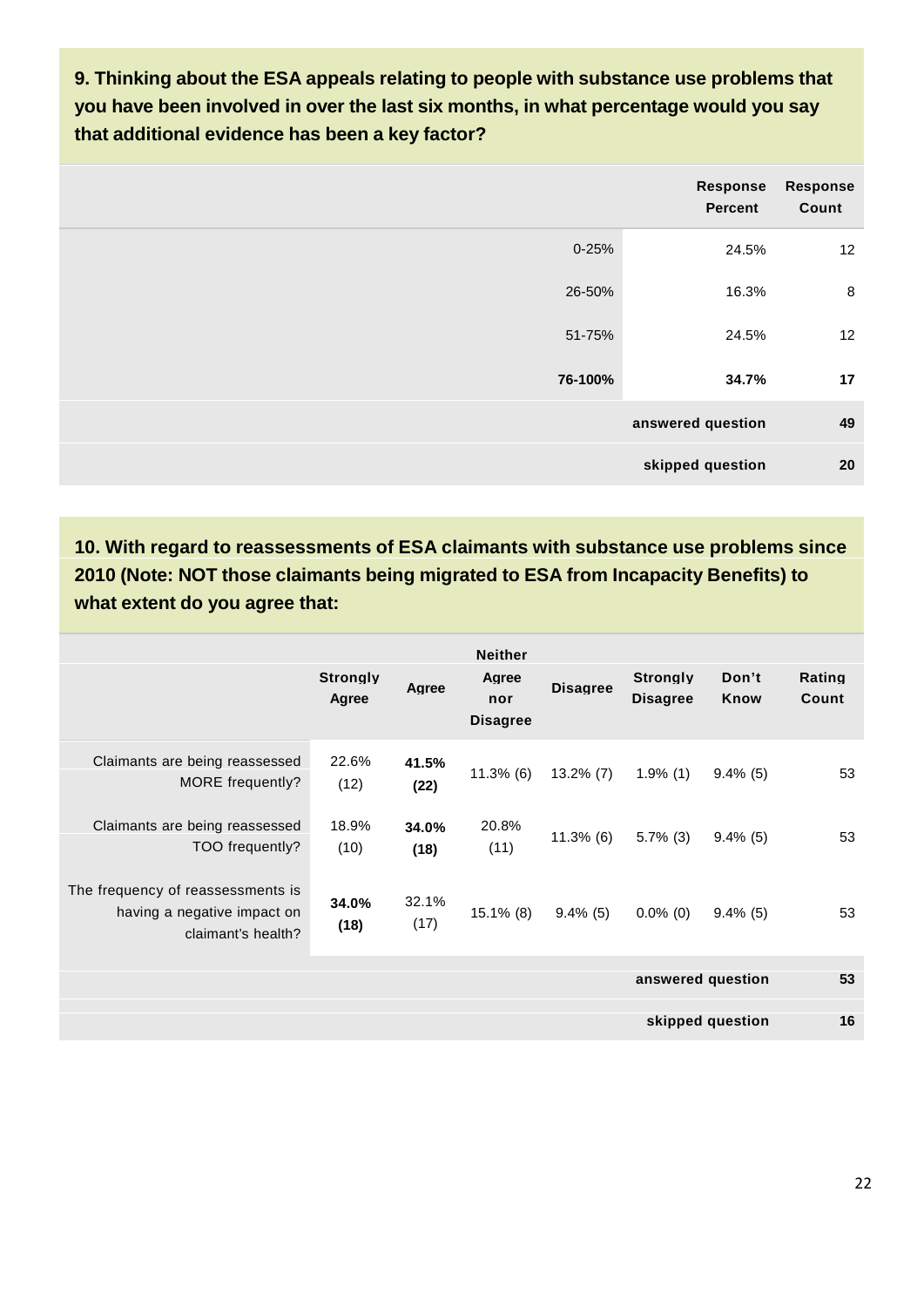|                                                                                         | <u>mcapacity Benemis, to what extent do you agree that.</u> |             |                                                   |                 |                                    |                  |                 |  |  |
|-----------------------------------------------------------------------------------------|-------------------------------------------------------------|-------------|---------------------------------------------------|-----------------|------------------------------------|------------------|-----------------|--|--|
|                                                                                         | <b>Stronalv</b><br>Agree                                    | Agree       | <b>Neither</b><br>Agree<br>nor<br><b>Disagree</b> | <b>Disagree</b> | <b>Stronalv</b><br><b>Disagree</b> | Don't<br>Know    | Rating<br>Count |  |  |
| The reassessment of these cases<br>is being sensitively handled                         | $0.0\%$ (0)                                                 | 9.4%<br>(5) | $13.2\%$ (7)                                      | 52.8%<br>(28)   | 17.0% (9)                          | $7.5\%$ (4)      | 53              |  |  |
| Reassessed claimants understand<br>the process and its implications                     | $0.0\%$ (0)                                                 | 9.4%<br>(5) | $9.4\%$ (5)                                       | 45.3%<br>(24)   | 24.5%<br>(13)                      | 11.3%<br>(6)     | 53              |  |  |
| The right decisions (in your view)<br>are being made about their eligibility<br>for ESA | $1.9\%$ (1)                                                 | 9.4%<br>(5) | 17.0% (9)                                         | 37.7%<br>(20)   | 26.4%<br>(14)                      | $7.5\%$ (4)      | 53              |  |  |
| These claimants are more likely to<br>return to work after the<br>reassessment process  | $0.0\%$ (0)                                                 | 5.7%<br>(3) | $5.7\%$ (3)                                       | 43.4%<br>(23)   | 37.7%<br>(20)                      | $7.5\%$ (4)      | 53              |  |  |
|                                                                                         |                                                             |             |                                                   |                 | answered question                  |                  | 53              |  |  |
|                                                                                         |                                                             |             |                                                   |                 |                                    | skipped question | 16              |  |  |

## **11. With regard to claimants with substance use problems being migrated to ESA from Incapacity Benefits, to what extent do you agree that:**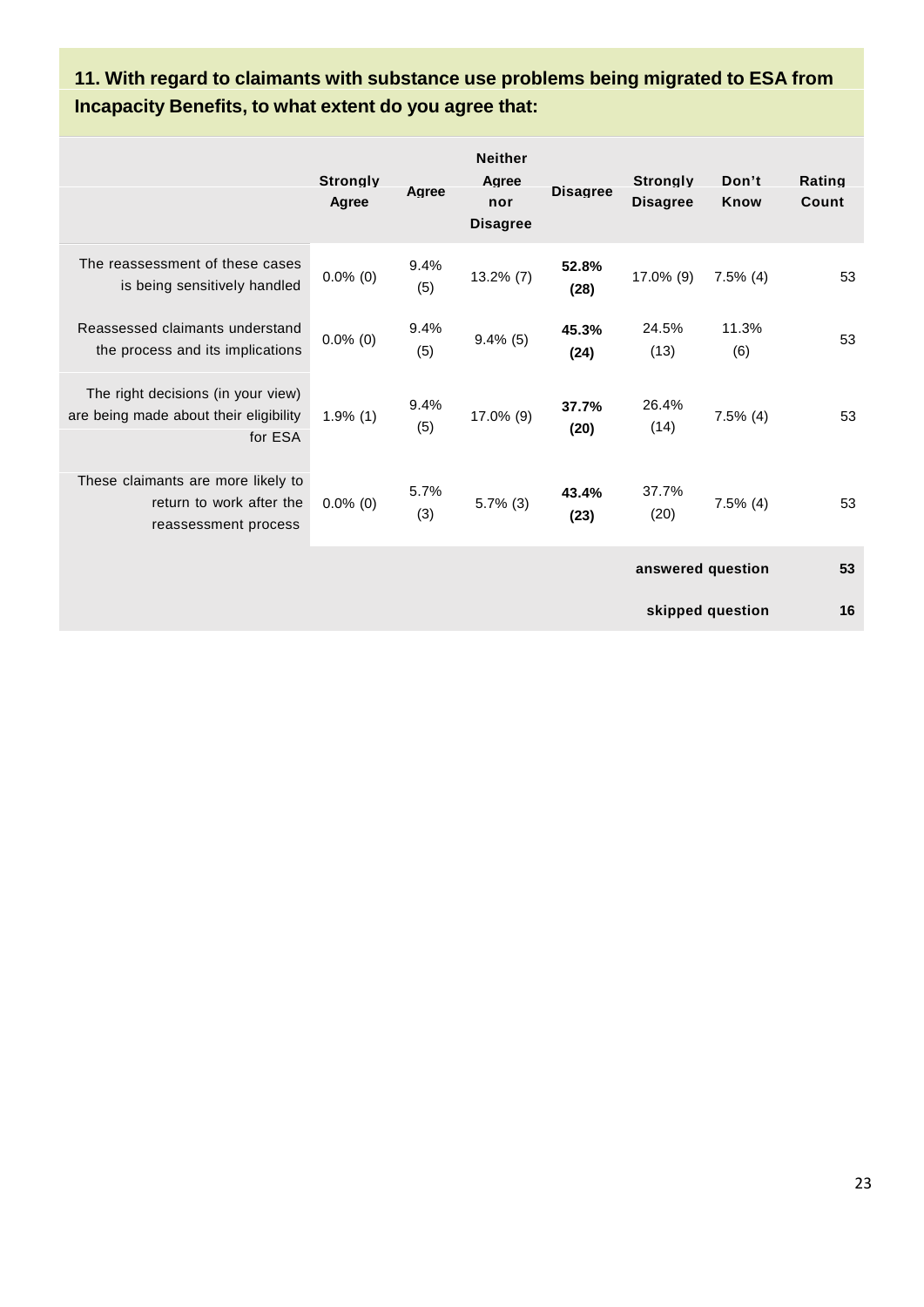# **12. Based on your experience of ESA applicants and claimants with substance use problems generally since 2010, to what extent do you agree that:**

|                                                                                                                                                                      | <b>Strongly</b><br>Agree | Agree         | <b>Neither</b><br>Agree<br>nor<br><b>Disagree</b> | <b>Disagree</b> | <b>Strongly</b><br><b>Disagree</b> | Don't<br>Know | Rating<br>Count |
|----------------------------------------------------------------------------------------------------------------------------------------------------------------------|--------------------------|---------------|---------------------------------------------------|-----------------|------------------------------------|---------------|-----------------|
| More applicants with substance<br>misuse problems are getting the<br>right decision (in your view) about<br>their ESA eligibility?                                   | $1.9\%$ (1)              | 17.3%<br>(9)  | 11.5% (6)                                         | 50.0%<br>(26)   | 15.4% (8)                          | $3.8\%$ (2)   | 52              |
| People with substance misuse<br>problems are being left without<br>adequate support by the welfare<br>system?                                                        | 28.8%<br>(15)            | 40.4%<br>(21) | $13.5\%$ (7)                                      | $11.5\%$ (6)    | $5.8\%$ (3)                        | $0.0\%$ (0)   | 52              |
| People with substance misuse<br>problems are being effectively<br>supported back (or into) work?                                                                     | $3.8\%$ (2)              | 13.5%<br>(7)  | 17.3% (9)                                         | 38.5%<br>(20)   | 26.9%<br>(14)                      | $0.0\%$ (0)   | 52              |
| People's health is likely to improve<br>as a result of support provided by<br>the welfare system?                                                                    | 11.5%<br>(6)             | 17.3%<br>(9)  | 17.3% (9)                                         | 30.8%<br>(16)   | 23.1%<br>(12)                      | $0.0\%$ (0)   | 52              |
| People are increasingly struggling<br>to access support and advice to<br>help them claim benefits?                                                                   | 28.8%<br>(15)            | 44.2%<br>(23) | $7.7\%$ (4)                                       | 15.4% (8)       | $3.8\%$ (2)                        | $0.0\%$ (0)   | 52              |
| The process takes adequate<br>account of psychosocial factors,<br>such as ability to cope with stress,<br>level of social support, self-esteem<br>and self-efficacy? | $3.8\%$ (2)              | 5.8%<br>(3)   | 21.2%<br>(11)                                     | 30.8%<br>(16)   | 38.5%<br>(20)                      | $0.0\%$ (0)   | 52              |
|                                                                                                                                                                      |                          |               |                                                   |                 | answered question                  |               | 52              |

**skipped question 17**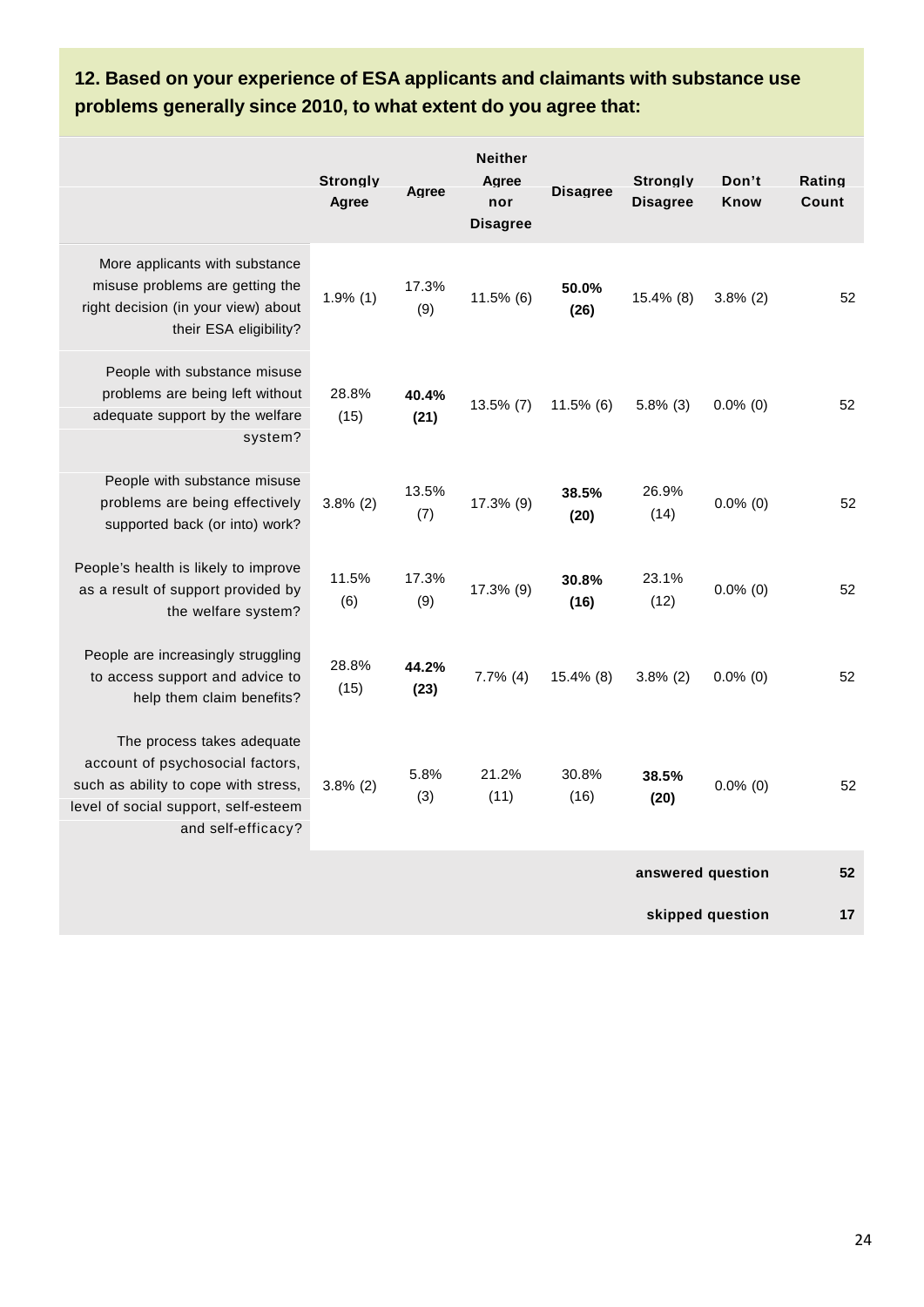## **13. What are your general observations about how the ESA application and the WCA process has changed for people with substance use problems since 2010?**

1 Someone with drink and drug problems needs inpatient treatment not benefit cuts and forced into something they will struggle with. We need to look at the psychosocial factors first and then education and training.

2 No preparations for medical assessment

3 Clients seem more confused and unable to cope with the process of re-assessment.

4 Clients are stating the benefits people do not understand the real case & problem.

5 It is correct to have an assessment process in place - it needs to be a medical professional.

6 People with substance use problem are not being perceived as unfit for (medically) work.

7 People with genuine substance use problems are having to go through extra hurdles and extra stress to get benefits. Sometimes they are without money for long periods which contributes to their criminal activity / behaviour.

8 My observation is that not very much has changed.

9 Making it more complex to understand who is eligible and who is not

10 Most individuals struggled to deal with this.

11 There is no or little consideration given to the individuals addiction issues, no matter if they are chaotic. In all cases there is more consideration given if there are physical and mental health issues on top of the addiction issue.

12 Personally i feel that systems are not congruent or organised or consistent. For example i worked with one gentleman who won is claim on apeal for ESA, his award notice stated for one year. One month later he was asked to go for an assessment and again 3 months after that. Part of the man's difficulties was anxiety around leaving the house, this did not help him progress towards his recovery. I don't really see any improvements unless the client is very intoxicated at the time of assessment or appeal. I feel that if a person is working with addiction services this could be used to work on a timescale of recovery so that the person can work towards work at their own pace without the stress of dealing with the welfare system

13 it would appear that there are many miracle workers employed by ATOS and the DWP as clients who are very obviously either unfit or not ready for work are being deemed ready!

14 Increased levels of stress & anxiety regarding benefits, assessment process and application / appeal process leading to relapses amongst service users. More of my time as a worker is taken up by supporting service users through this process rather than concentrating on their recovery from alcohol abuse.

15 People gets a sick note from the GP who is the professional who assess the health of the person applying for ESA many times the person signed sick receives a WCA and is evaluated as fit to work however the GP is saying the opposite. During the WCA the person that is being assessed is question and just by one interview the entitlement for ESA is decided no matter the supporting letters that the person has send to DWP ad the information the professionals working with them attached. DWP will take a huge amount of time in reviewing the appeal and will leave the people without benefits for long time triggering them to be homeless or other benefits to get stopped.

16 the welfare system is crashing and people are suffering

17 Most clients have to go to appeal and then win the appeal but leaves them without benefits for a long time

18 WCA focuses too much on functional assessments and does not take into account broader factors in a persons capability for work. Functional assessments do not translate well beyond physical disabilities leaving those with mental health and substance misuse problems struggling to "evidence" why they are not fit for work.

19 I have only been working with my client group since 2011 so feel unable to effectively comment on this question.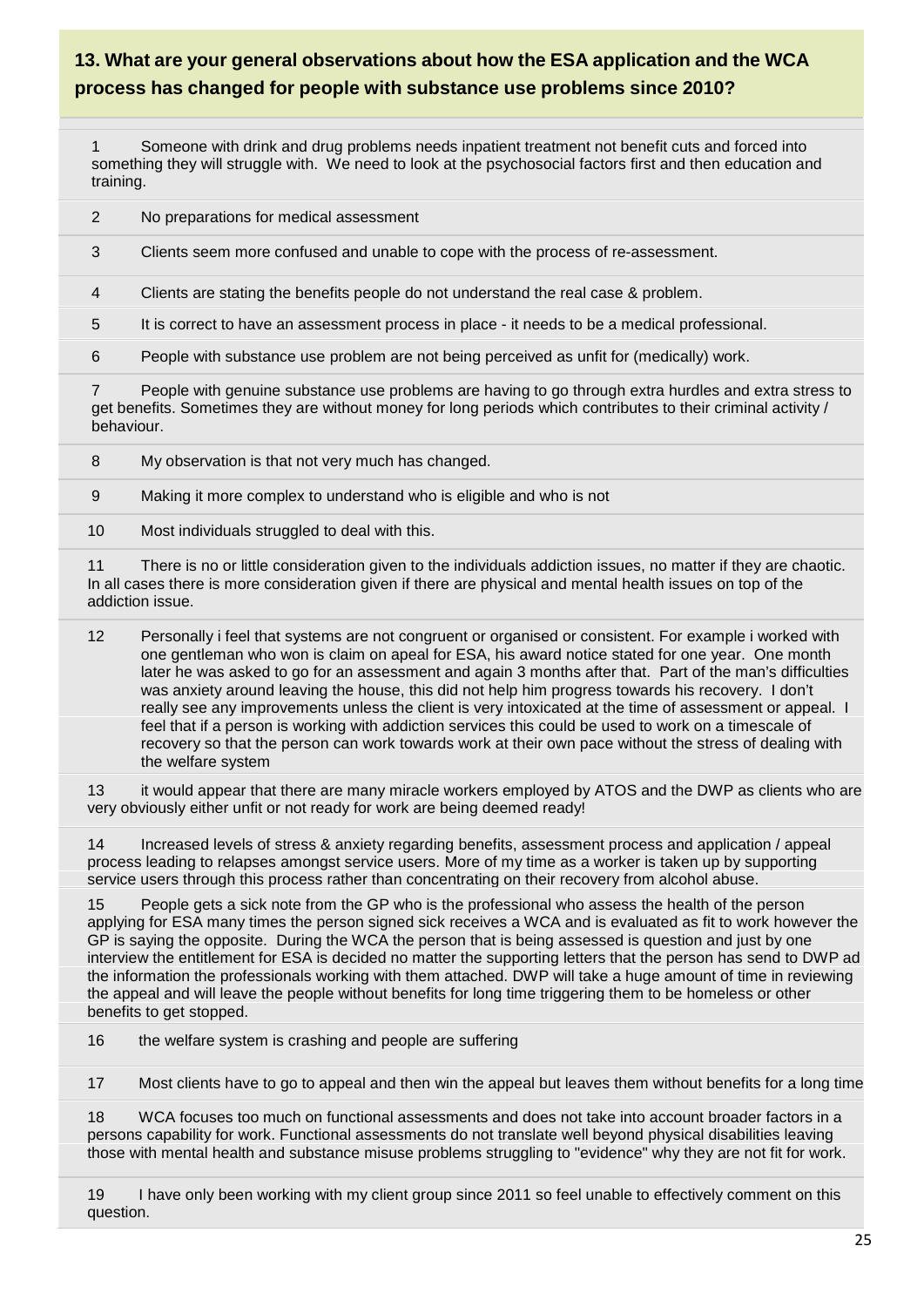20 Everyone appears to be going through having their benefits stopped regardless of how ill they are

21 Do not feel there has been any

22 That the people running the system and are dealing with clients with substance misuse appear to have NO training whatsoever. they display prejudice, inefficiency and intolerance towards this group. It is disgraceful that their understanding of a subject that must effect a huge percentage of their is so beyond their basic comprehension.

23 improvement in efficiency

24 intimidating, unfriendly does not encourage applicants to take responsibility punitive

25 Not fit for purpose. I work with young people. There is a complete lack of understanding about the issues that affect young people with substance misuse issues. The paper is completely impossible to understand is certainly not 'user friendly'. It causes an enormous amount of stress to the claimant, as they do not understand the process and neither do we as workers (lack of training??)

26 A high proportion of clients seem to fail the medical assessment, although subsequently get this overturned at appeal. Higher level of success is obtained by those who also have other complications, ie mental health issues, physical health problems etc.

27 It would appear to have added extra stress at a time when it is crucial that individual in the process of change feels supported

28 Job Clubs are not adequately trained to manage or deal with the issues of people who are long term substance dependant. They are not providing the support required to enable people back to work. People are left parked in the job clubs and not given training i.e. help with basic skills etc. to enable them to be able to access work. Staff in DWP and job clubs do not have a good knowledge of who to sign post people to for substance support. Not enough support for people who are substance dependant in the community. DWP staff have little knowledge of the condition and the effects long term dependency has on people. i.e. long term alcohol dependency affects a person's mental health and physical health which is often irreversable

29 Assessors have limited knowledge of the truth about addiction and recovery, expecting clients to return to work much sooner than they are able. Clients recently sober need time to establish an adequate support network, in order to maintain their recovery and then pursue education, training and employment opportunities. Pushing people to work too soon results in relapse. I have seen this may times during my 8yrs in the field.

30 people do not understand the changes to the system - the process is not being explained clearly for people if at all backlog and timeliness of the assessment leaves people in need

31 they are causing considerable stress with people relapsing as a result. we have people who are well on in their programme relapsing so that they can stay until the end.

| answered question | 31 |  |
|-------------------|----|--|
| skipped question  | 38 |  |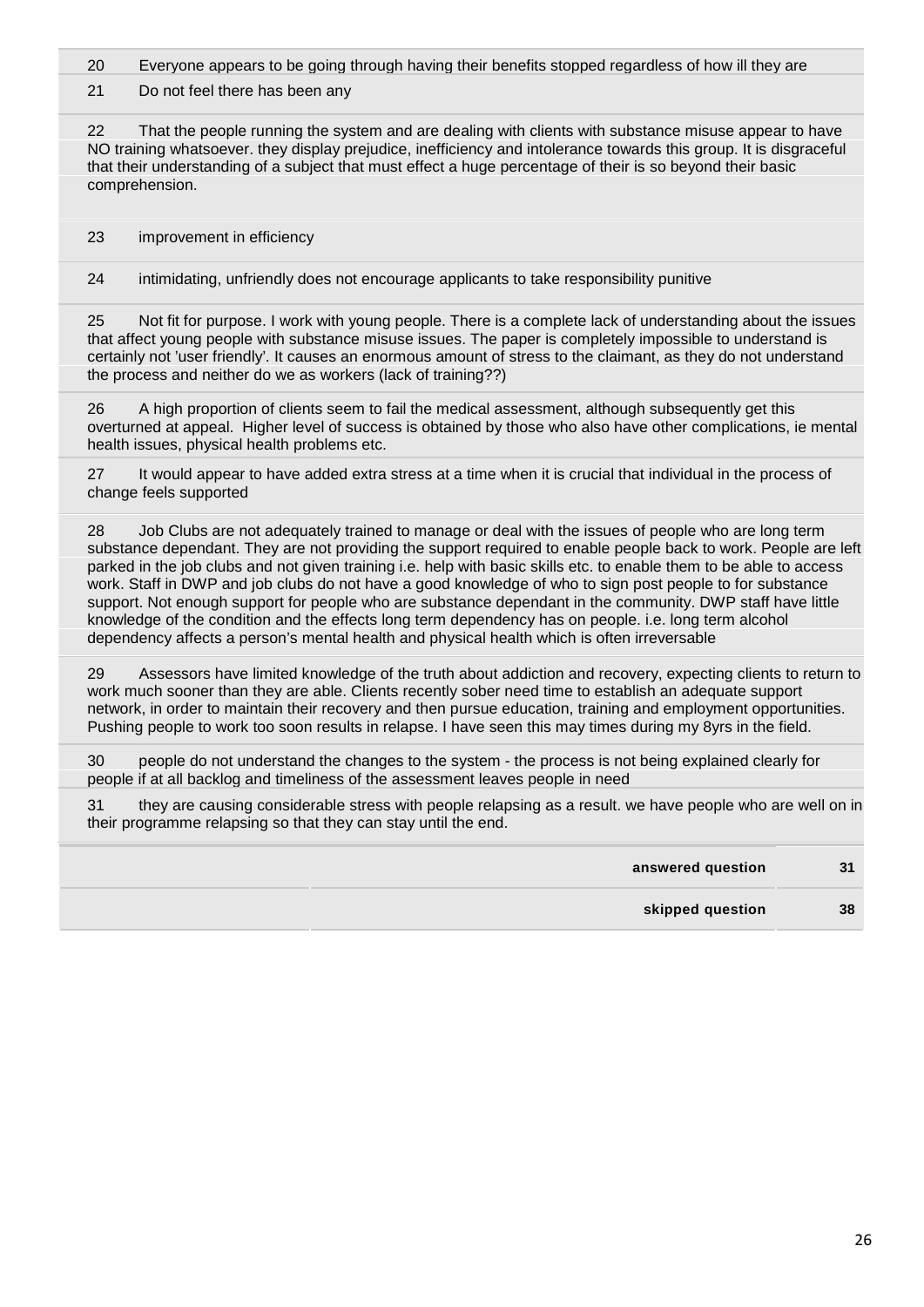## **14. If you could change no more than three things about the ESA application and WCA process, what would these be?**

1 Atos Employ ex-service users to do the job alongside practitioners. People with experience of working with this client group. ESA as the current system is too expensive and doesn't work.

Needs to take more consideration of mental health problems, especially at early stages (eg. ESA50) More helpful DWP helpline staff. Healthcare professionals that are qualified doctors, and taker more than 10 minutes to assess applicants.

3 More support needed for benefit changes.

4 More simple method of contacting DWP. DWP promoting substance misuse clients going to detox or rehab. Perhaps making it a condition of receiving ESA.

5 To treat everyone individually.

6 Medical assessment once every 6 months - 1 year Professional involved with application to be contacted Assessment process should not impact on applicant's payment, applicant should still receive payment whilst assessment takes place.

7 Faster claimant process, better advice, designated workers.

8 Reduce the time to process applications.

9 That they work in a more holistic manner and engage with drug services more before decisions are reached.

10 To offer a dedicated person skilled in substance misuse to complete and assist client group in understanding process of ESA application.

12 1. That people are treated as individuals 2. Atos staff are better trained and have a knowledge of addiction issues and its effects on individuals. 3. Evidence from professionals e.g addiction workers, social workers, nurses, GP's is sought prior to the medical and is taken into consideration at the time of the medical.

13 I would make the decisions more involved with support services so that the progression of benefits can be incorporated in substance misuse recovery. I would carry out assessments in the person's home where anxiety and substance use has an impact on the persons health. I would change the assessments and appeal centres to uphold privacy and dignity.

14 Scrap it and go back to the drawing board Remove ATOS from the process involve some addictions professionals when relevant and listen to them

15 Make decisions more consistent Less stress on individual concerned - make the process less confusing & easier to understand and navigate Making it easier to access support to apply, eg from welfare rights officers

16 More than one interview, request of support plans, quicker review of appeals

17 increase benefits

18 Shorter time scales

19 That people had longer for their medicals and supporting evidence to be looked at in the WCA, so saving time on having to go through re- consideration.

20 Closer collaboration between treatment providers and ESA decision makers/assessors. Working with DWP/ESA can be difficult at best of times.

21 1: That the assessors involved in the WCA process were more enlightened about substance misuse and the recovery process. 2: That the opinion of professionals (Recovery Coordinators, Residential Clinicians, GPs) working with people with substance use problems was taken more seriously into account in the WCA process. 3: That the assessors involved in the WCA process take into account all the issues presented by the client.

22 Stop cutting benefits with little or no reasoning behind it, get rid of ATOS as they are there just to save money regardless of the harm to applicants.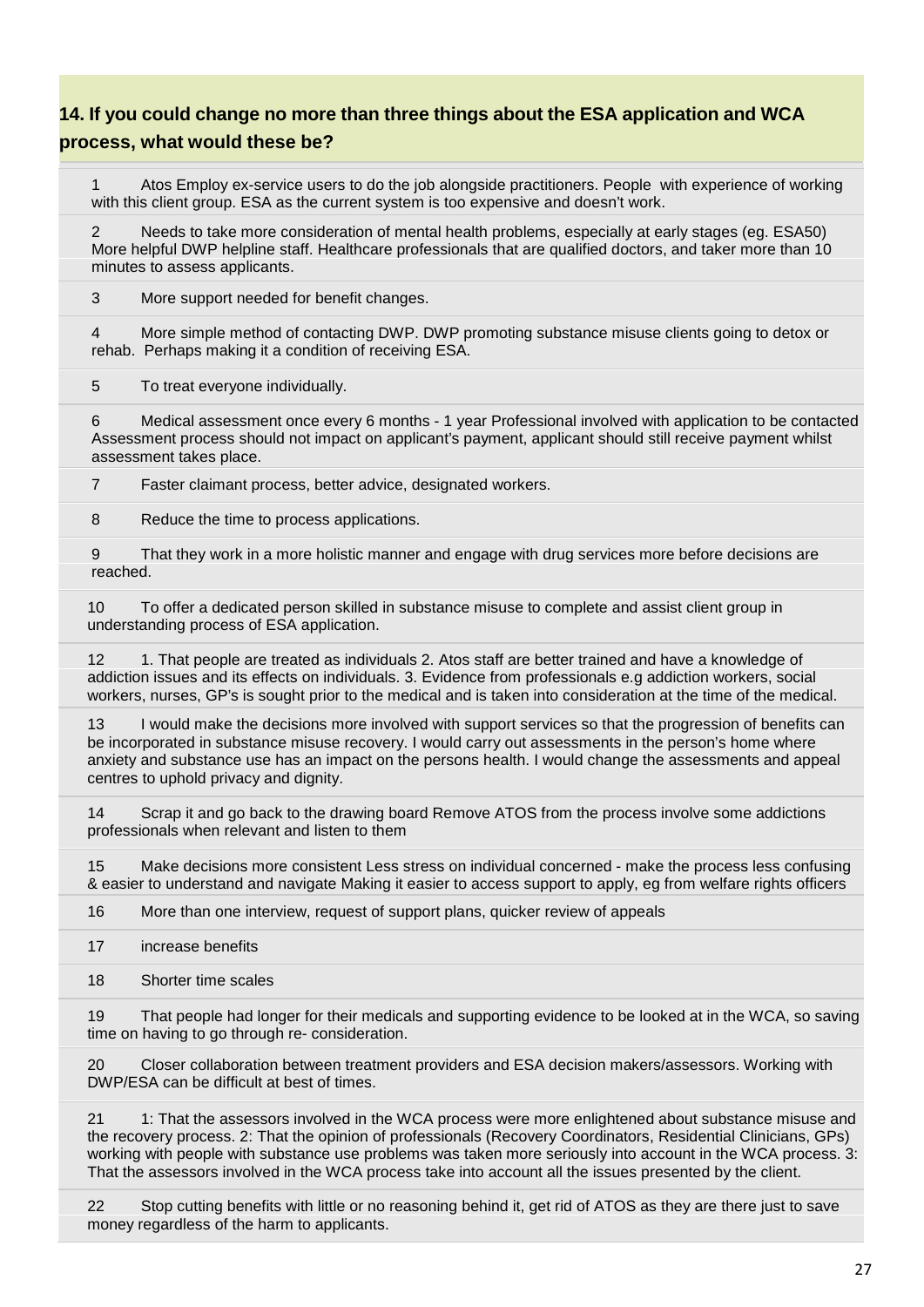### 23 1. TRAINING 2. TRAINING 3 PROPER SUBSTANCE MISUSE TRAINING

24 more interaction with service providers. more readily available information re the whole process feedback on results and outcomes of process to service providers

25 Involvement of profressional agencies more inlcuding the voluntary sector

26 everything, everything, everything! Traning for staff do the assesment re drug and alcohol issues (particularly relating to young people) young people user friendly communications Access to support.

27 Those involved in the assessment process and medical assessments need to have a greater understanding about how substance misuse problems can impact on ability to be capable of work, also how the accompanying lifestyle often means people are not ready to move straight into work related activity and need support to address a wide range of issues before they consider this. Also the pressure of dealing with DWP and the problems arising with ESA are making the process of obtaining benefits far more difficult for our client group and adding to their existing social problems.

28 Simplification of process. Process being embedded within the treatment system. Workers/assessors offering clinics within the relevant agencies to understand first hand the issues

29 Trained staff in DWP & Job Clubs who have a clear understanding of the issues and are aware of agencies to signpost to. Reduce waiting times for appeals. Recognise that recovery from substance dependency takes time and should be considered when assessing fit for work.

30 Health-care Professionals invited to assessments, or at least consulted.

31 an understanding that this process is a minefield for people who have literacy and anxiety issues -to understand that people require support to travel through the process timeliness of the process attitudes of staff

32 some common sense would be good. taking meaningful account of independent supporting evidence.

**answered question 32 skipped question 37**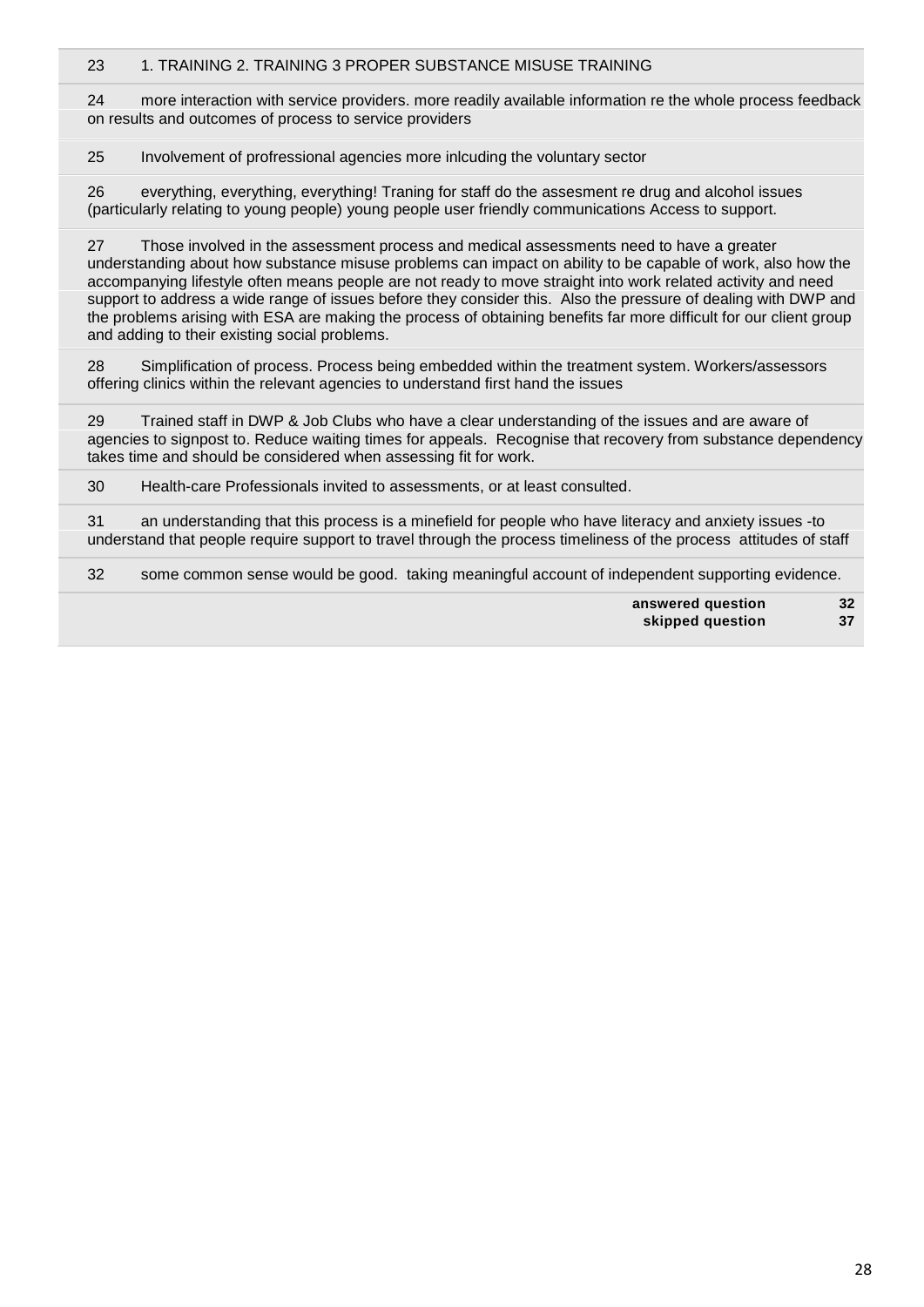## **B. Survey for people with substance misuse problems or their family members/carers**

|                                                                                                            | <b>Response</b><br><b>Percent</b> | <b>Response</b><br>Count |
|------------------------------------------------------------------------------------------------------------|-----------------------------------|--------------------------|
| An individual with drug or alcohol problems who has experienced a<br><b>Work Capability Assessment</b>     | 64.7%                             | 11                       |
| A carer for someone with drug or alcohol problems who has experienced Work<br><b>Capability Assessment</b> | 35.3%                             | 6                        |
|                                                                                                            | answered question                 | 17                       |
|                                                                                                            | skipped question                  | $\bf{0}$                 |

**2. If you have undertaken a WCA yourself or represented somebody who has, how would you rate your/their overall experience of the face-to-face assessment and follow up contact with the DWP?**

| <b>Response</b><br>Count | Response<br>Percent |                       |
|--------------------------|---------------------|-----------------------|
| 1                        | 7.1%                | Excellent             |
| $\sqrt{3}$               | 21.4%               | Good                  |
| $\overline{\mathbf{4}}$  | 28.6%               | Fair                  |
| $\overline{\mathbf{4}}$  | 28.6%               | Poor                  |
| $\sqrt{2}$               | 14.3%               | <b>Extremely Poor</b> |
| 14                       | answered question   |                       |
| 3                        | skipped question    |                       |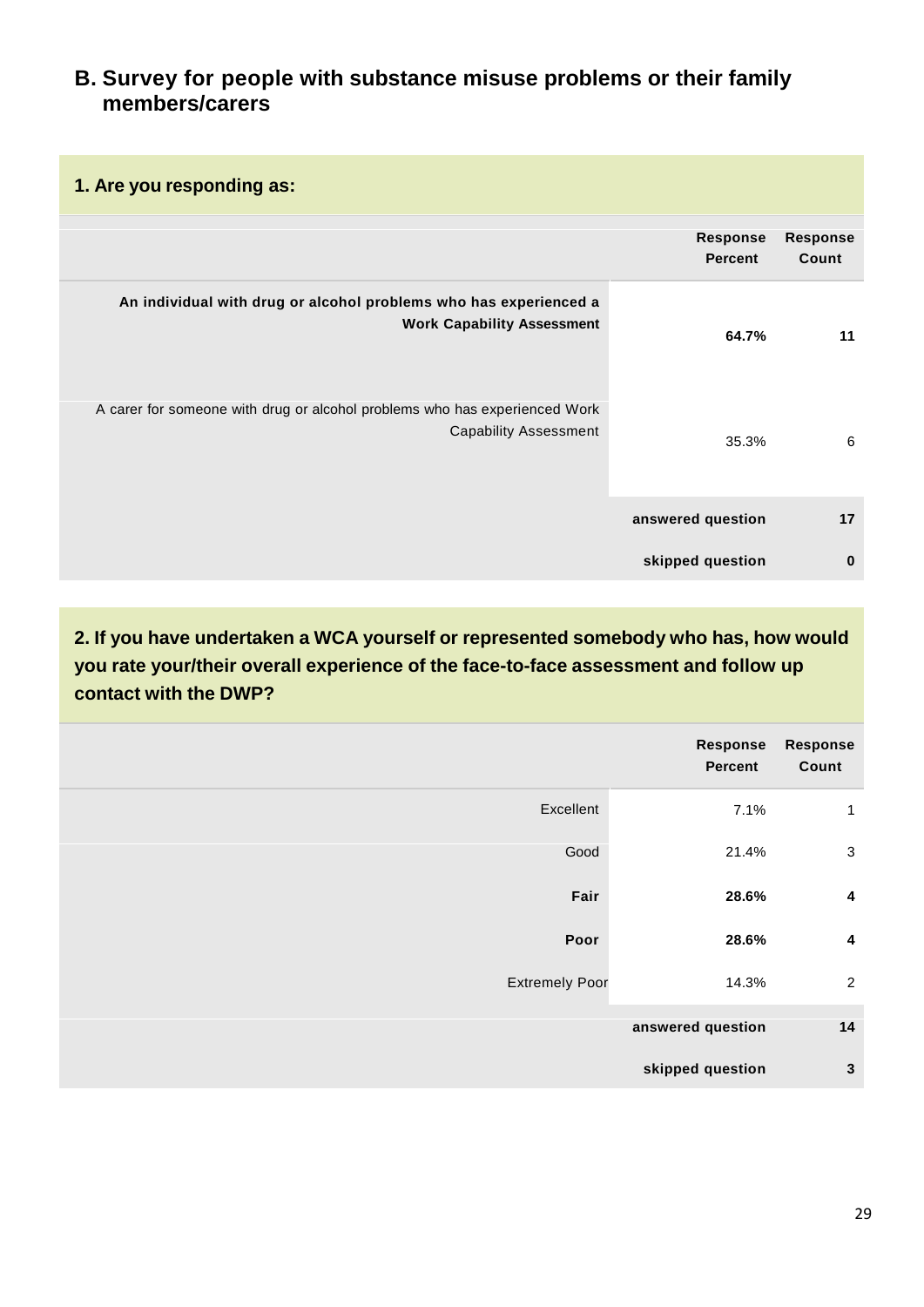# **3. Regarding your/their experience at the assessment centre:**

|                                                                            | <b>Yes</b>   | <b>No</b>    | Don't know / Did<br>not apply | Rating<br>Count |
|----------------------------------------------------------------------------|--------------|--------------|-------------------------------|-----------------|
| Were you/they made aware of the<br>option to request a home visit?         | $13.3\%$ (2) | 73.3% (11)   | $13.3\%$ (2)                  | 15              |
| Was the assessment centre fully<br>accessible?                             | $50.0\%$ (7) | $35.7\%$ (5) | $14.3\%$ (2)                  | 14              |
| Was your/their appointment on<br>time?                                     | 42.9% (6)    | 42.9% (6)    | $14.3\%$ (2)                  | 14              |
| Were you/they given any<br>information needed in your<br>preferred format? | 26.7% (4)    | 40.0% (6)    | $33.3\%$ (5)                  | 15              |
|                                                                            |              |              | answered question             | 15              |
|                                                                            |              |              | skipped question              | $\mathbf{2}$    |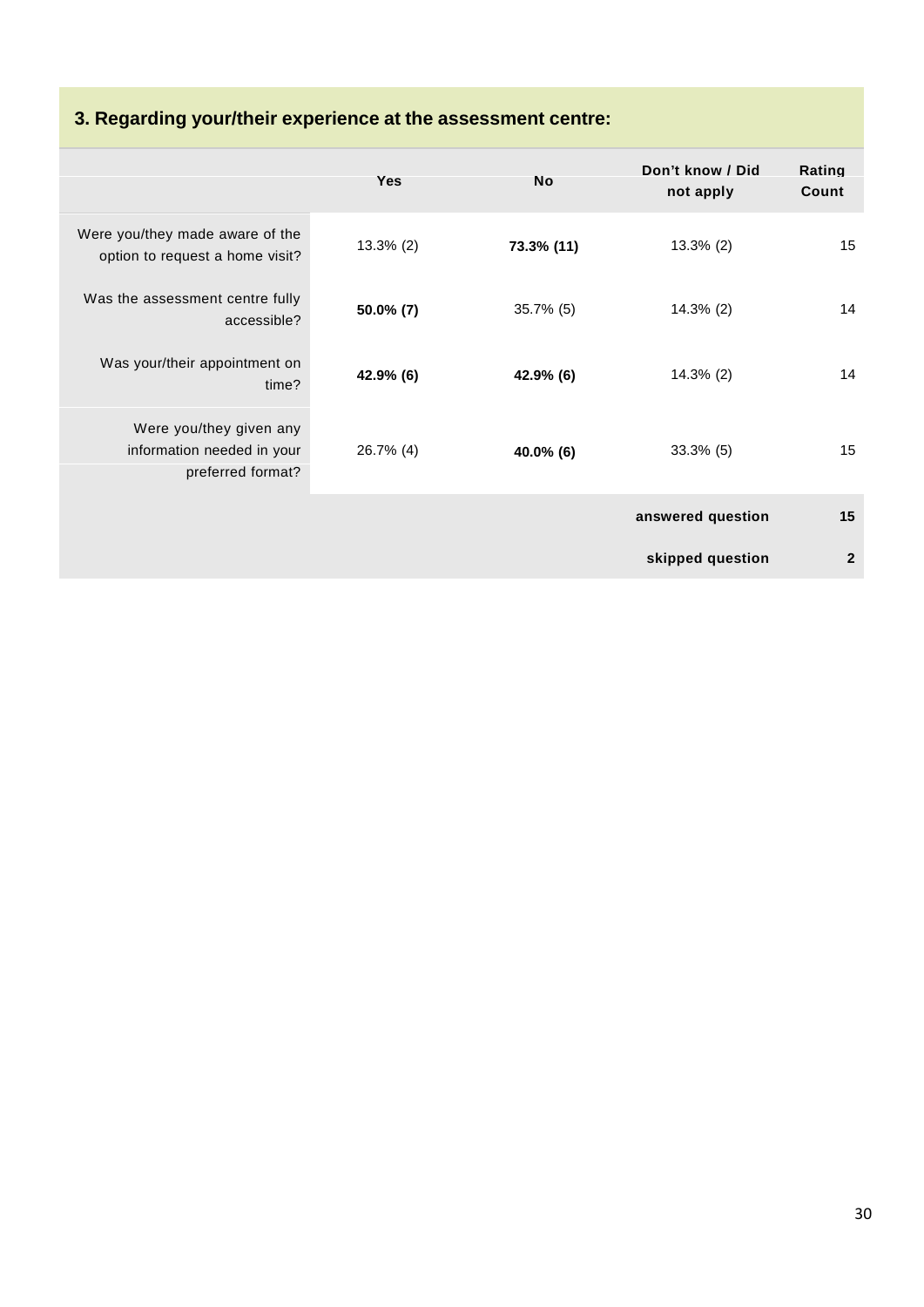# **4. Thinking about your most recent WCA (or that of the person you care for), to what extent do you agree with the following statements about the person who carried out the assessment?**

|                                                                                                                                                                            | <b>Neither</b>           |              |                          |                 |                             |               |                 |
|----------------------------------------------------------------------------------------------------------------------------------------------------------------------------|--------------------------|--------------|--------------------------|-----------------|-----------------------------|---------------|-----------------|
|                                                                                                                                                                            | <b>Strongly</b><br>agree | Agree        | agree<br>nor<br>disagree | <b>Disagree</b> | <b>Strongly</b><br>disagree | Don't<br>know | Rating<br>Count |
| They asked about all<br>the symptoms or aspects of my<br>impairment or health condition<br>that affect my ability to work.                                                 | $0.0\%$ (0)              | 38.5%<br>(5) | $7.7\%$ (1)              | 53.8% (7)       | $0.0\%$ (0)                 | $0.0\%$ (0)   | 13              |
| They understood my impairment<br>or health condition.                                                                                                                      | $0.0\%$ (0)              | 23.1%<br>(3) | 15.4%<br>(2)             | 46.2% (6)       | 15.4%<br>(2)                | $0.0\%$ (0)   | 13              |
| They took into account how<br>my symptoms and health problems<br>can change from day to day (e.g.<br>how my symptoms affect me on a<br>'bad day' as well as a 'good day'). | $7.7\%$ (1)              | 23.1%<br>(3) | $7.7\%$ (1)              | $30.8\%$ (4)    | 30.8%<br>(4)                | $0.0\%$ (0)   | 13              |
| The assessment took account<br>of how my symptoms are affected<br>by repeated activity (e.g. fatigue,<br>pain or worsening of condition).                                  | $0.0\%$ (0)              | 30.8%<br>(4) | $7.7\%$ (1)              | 46.2% (6)       | 15.4%<br>(2)                | $0.0\%$ (0)   | 13              |
| They took the right amount of<br>time to communicate effectively<br>with me.                                                                                               | $0.0\%$ (0)              | 30.8%<br>(4) | 23.1%<br>(3)             | 38.5% (5)       | $0.0\%$ (0)                 | $7.7\%$ (1)   | 13              |
| They treated me as an individual.                                                                                                                                          | $0.0\%$ (0)              | 46.2%<br>(6) | 30.8%<br>(4)             | 15.4% (2)       | $7.7\%$ (1)                 | $0.0\%$ (0)   | 13              |
| I did not feel they were judging me.                                                                                                                                       | $0.0\%$ (0)              | 23.1%<br>(3) | 30.8%<br>(4)             | 38.5% (5)       | $0.0\%$ (0)                 | $7.7\%$ (1)   | 13              |
| It was long enough for them to<br>learn about all the symptoms<br>or health problems that affect<br>my capability to work.                                                 | $0.0\%$ (0)              | 23.1%<br>(3) | 23.1%<br>(3)             | $30.8\%$ (4)    | 15.4%<br>(2)                | $7.7\%$ (1)   | 13              |
| They took into account additional<br>evidence about my condition that<br>I submitted in advance.                                                                           | $7.7\%$ (1)              | 30.8%<br>(4) | $7.7\%$ (1)              | 23.1% (3)       | 23.1%<br>(3)                | $7.7\%$ (1)   | 13              |
| They took into account<br>additional evidence about my<br>condition that I brought with me.                                                                                | $0.0\%$ (0)              | 30.8%<br>(4) | 23.1%<br>(3)             | 15.4% (2)       | 23.1%<br>(3)                | $7.7\%$ (1)   | 13              |
| It was stressful.                                                                                                                                                          | 53.8%<br>(7)             | 30.8%<br>(4) | $7.7\%$ (1)              | $7.7\%$ (1)     | $0.0\%$ (0)                 | $0.0\%$ (0)   | 13              |
| It made my health worse because<br>of stress/anxiety.                                                                                                                      | 53.8%<br>(7)             | $7.7\%$ (1)  | 15.4% (2)                | 15.4% (2)       | $0.0\%$ (0)                 | 7.7%(1)       | 13              |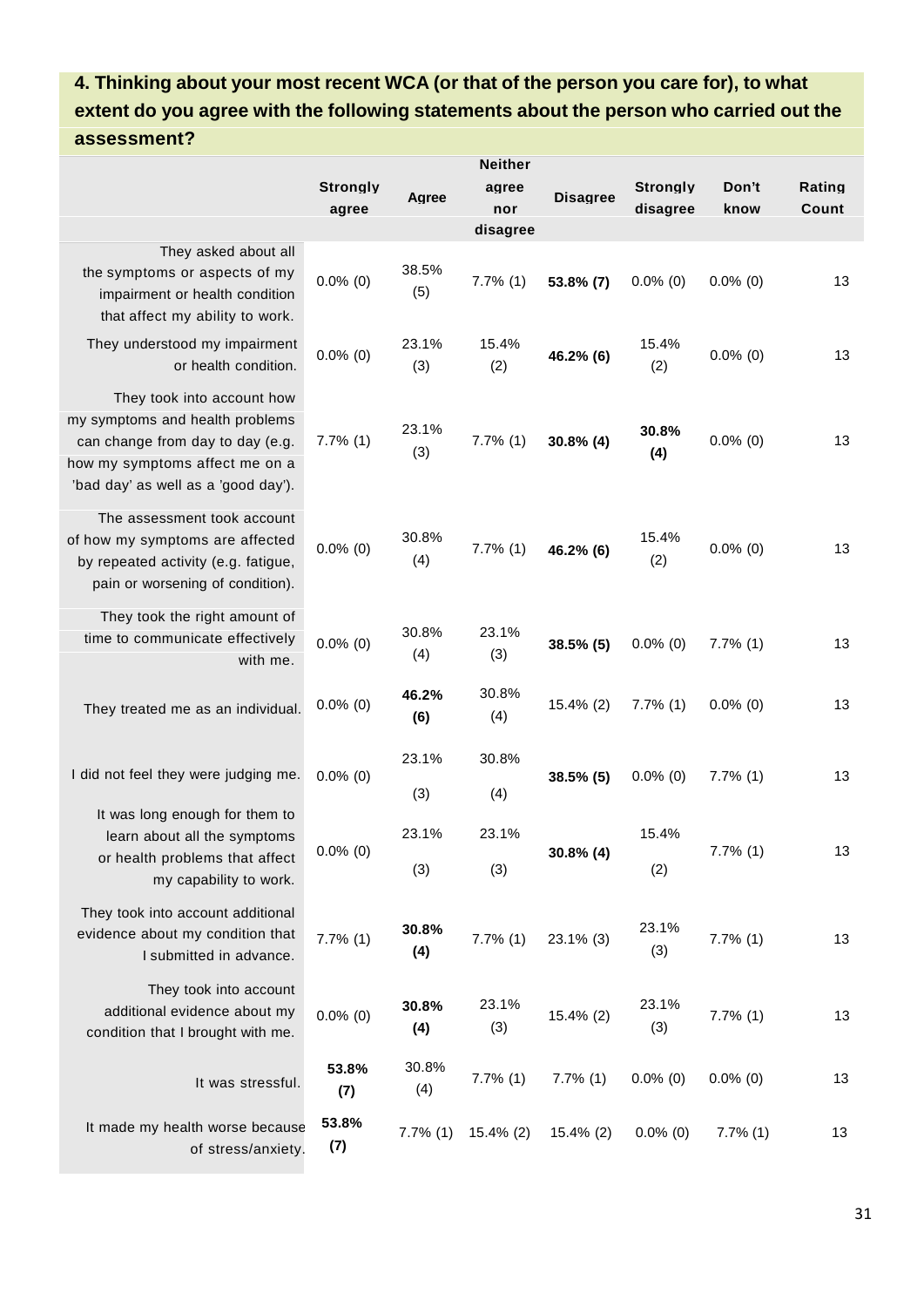#### **Q4. Continued: Thinking about your most recent WCA (or that of the person you care for), any additional comments?**

1 I was given incorrect info. about how to get to the assessment centre. When I got there they told me they were to busy to see me. I refused to leave.

2 Asked what seemed to me totally irrelevant questions; such as: what television programmes do you watch - commenting after the response, oh at least you don't watch Jeremy Kyle!

3 It would appear that the assessor focused only on a physical condition I experience (Carpal Tunnel) and not my substance misuse, or my other support needs.

### **5. On the basis of your experiences, can you suggest any changes to improve the face-to-face part of the WCA? Please give details of why you think these changes would help.**

1 Change the whole system. Atos needs to be abolished. They have no idea the damage they are causing. The Doctor was polite though.

2 They need to consider supporting letters more carefully. I took several with me and they were just ignored.

3 More understanding about substance misuse and how it can affect everyday life.

4 The assessor is aware of the range of issues impacting on someone experiencing substance use problems. The assessor considers all letters of support submitted either prior to the assessment or presented on the day.

### **6. Thinking about the overall WCA process from when you make a claim for ESA to when you receive a notification of a decision from the DWP, what changes do you think are needed? Please give details of why you think these changes would help.**

1 More compassion and support given. People are scared to even appeal because they are worried about losing HB too.

2 I don't understand how they came to their decision at all.

3 Quicker turnaround time.

4 The time waiting for a decision to be made is too long and sometimes HB gets stopped because of the time that we are waiting to hear from DWP.

5 The changes that are needed is for communication to be clearer so that I can understand exactly what decision has been made, and why.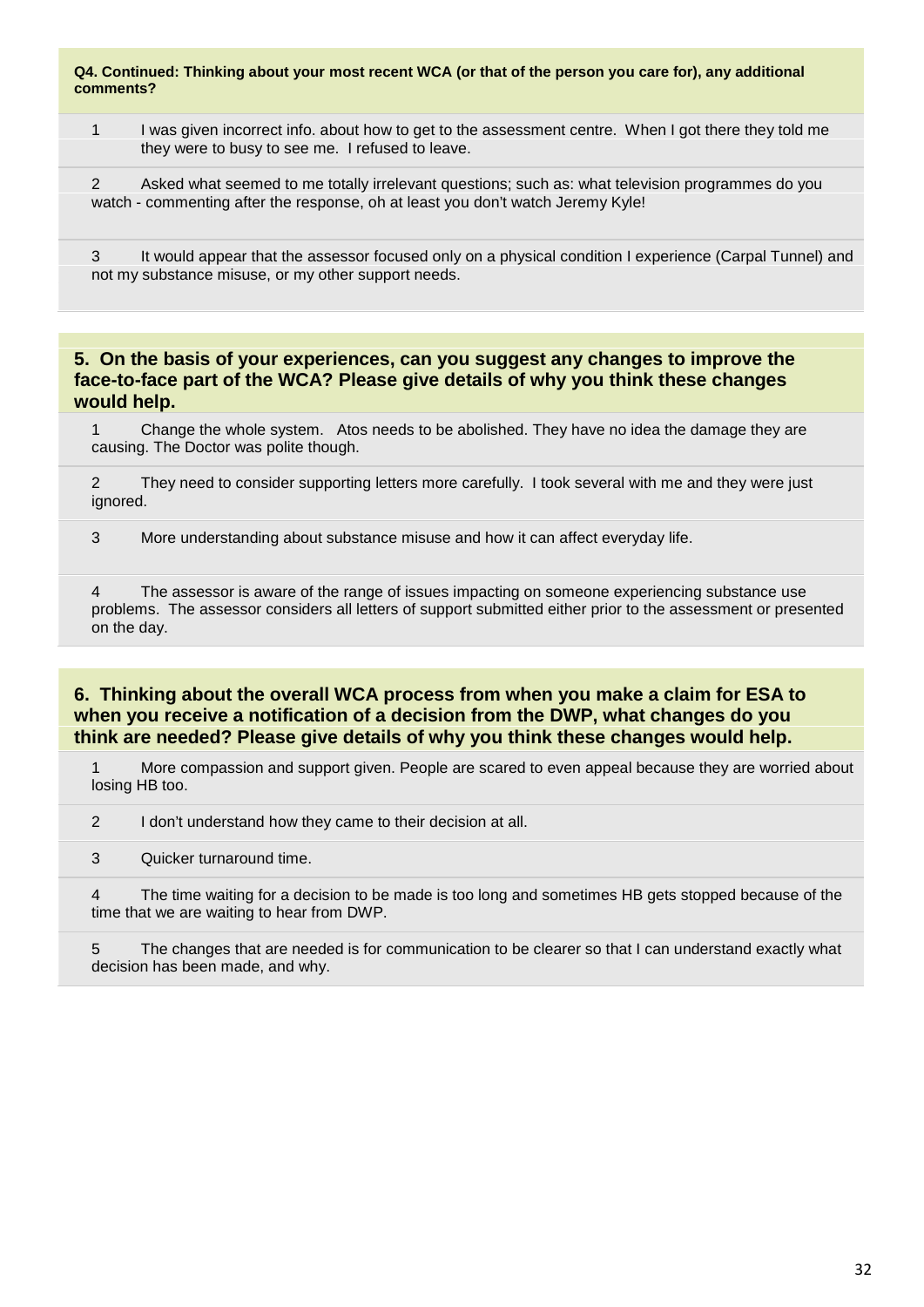## **7. How much do you agree with the following statements:**

|                                                                                                                                                                                                   | <b>Strongly</b><br>Agree | Agree        | <b>Neither</b><br>Agree<br>nor<br><b>Disagree</b> | <b>Disagree</b> | <b>Strongly</b><br><b>Disagree</b> | Don't<br><b>Know</b> | Rating<br>Count |
|---------------------------------------------------------------------------------------------------------------------------------------------------------------------------------------------------|--------------------------|--------------|---------------------------------------------------|-----------------|------------------------------------|----------------------|-----------------|
| The changes made to the WCA<br>since 2008 have improved the<br>whole assessment process.                                                                                                          | $0.0\%$ (0)              | 14.3%<br>(2) | 28.6% (4)                                         | $21.4\%$ (3)    | $21.4\%$ (3)                       | 14.3%<br>(2)         | 14              |
| The WCA process has changed as<br>a result of the independent reviews<br>that have been carried out since<br>2010.                                                                                | $0.0\%$ (0)              | 7.1%<br>(1)  | $35.7\%$ (5)                                      | $14.3\%$ (2)    | $0.0\%$ (0)                        | 42.9%<br>(6)         | 14              |
| Drug and alcohol problems are not<br>given appropriate consideration in<br>the WCA process.                                                                                                       | 28.6%<br>(4)             | 57.1%<br>(8) | $7.1\%$ (1)                                       | $0.0\%$ (0)     | $7.1\%$ (1)                        | $0.0\%$ (0)          | 14              |
| The WCA takes sufficient account<br>of psycho-social factors that<br>influence capability to work, such<br>as social support, vulnerability to<br>stress, low self-esteem, housing<br>conditions. | $7.1\%$ (1)              | 14.3%<br>(2) | $7.1\%$ (1)                                       | 35.7% (5)       | 28.6% (4)                          | $7.1\%$ (1)          | 14              |
| Further changes are needed to<br>improve the face to face<br>assessment of the WCA.                                                                                                               | 42.9%<br>(6)             | 21.4%<br>(3) | $7.1\%$ (1)                                       | $7.1\%$ (1)     | $7.1\%$ (1)                        | 14.3%<br>(2)         | 14              |
|                                                                                                                                                                                                   |                          |              |                                                   |                 | answered question                  |                      | 14              |
|                                                                                                                                                                                                   |                          |              |                                                   |                 |                                    | skipped question     | 3               |

### **8. Please give us any further information and evidence about the effectiveness of the WCA, particularly thinking about the effect on claimants, that you consider to be helpful.**

1 The whole process caused a huge amount of stress to me and my family. I became ill with stress at the thought of losing my appeal.

2 Not helpful at all No understanding or empathy about my circumstances at the time

3 take into account the GP sick note taking more into account the supporting letters from key workers waiting times are too long if the benefit stops and we appeal there is a long period where we are left without money and it seems that DWP does not care about it.

4 The process was very stressful. The venues for assessment is a considerable distance from where I live and it was very difficult for me to manage to get there due to my levels of anxiety. The sparseness of the interview room and its set up (assessor with a file and computer behind a desk) is very intimidating. I did not feel like the assessor was a caring health professional, rather someone to "get me off the books". I was declared fit to work in spite of the fact that I am in active addiction and have obvious mental health and communication issues.